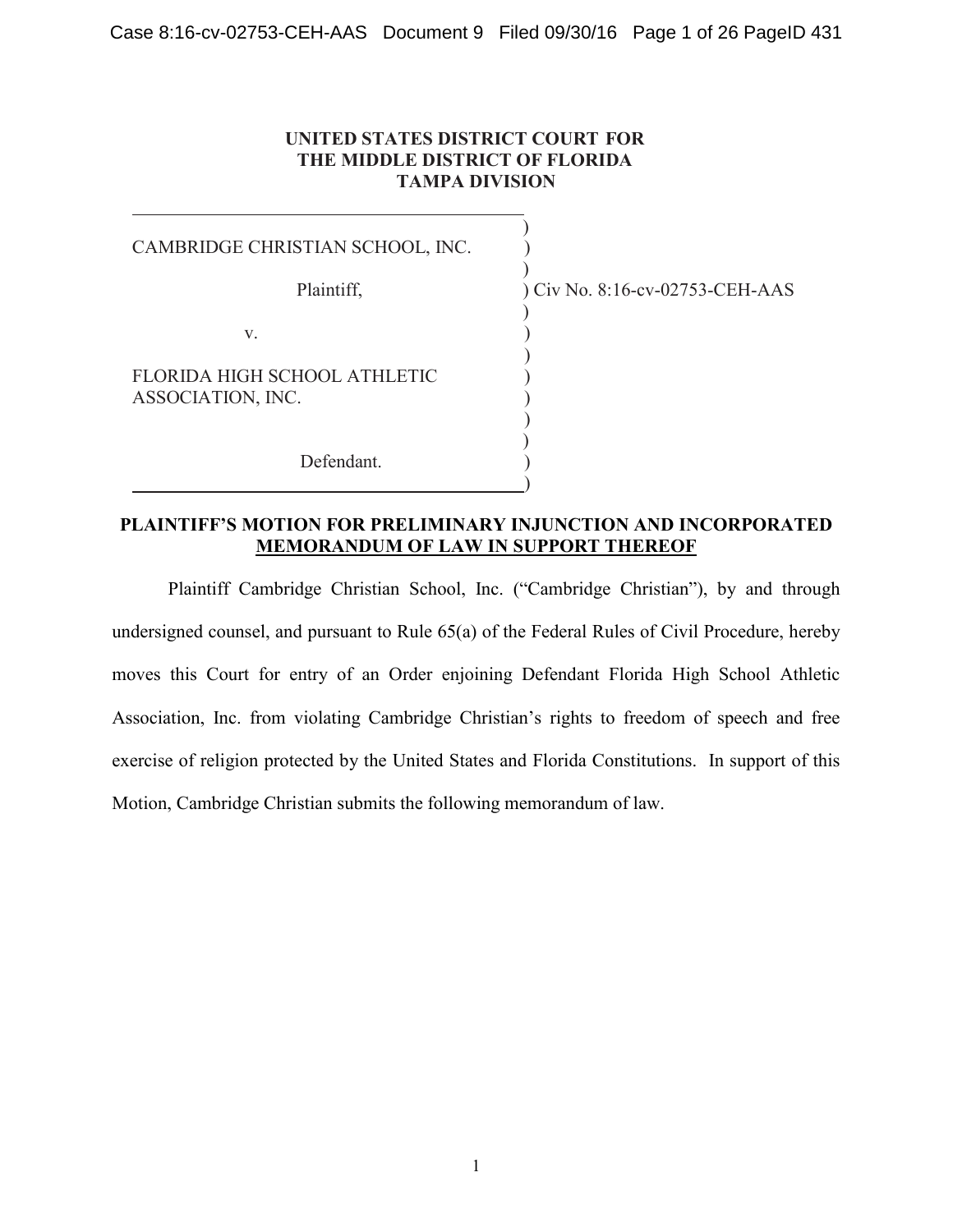#### **INTRODUCTION**

The right of private citizens and organizations to practice religion free from government censorship and suppression is fundamental. The right to be free from government discrimination on account of one's point of view is equally so.

This case is about the Florida High School Athletic Association's (the "FHSAA") unlawful censorship of private religious speech through a policy that discriminates against religious speech at high school sporting events. By prohibiting Cambridge Christian School ("Cambridge Christian") from leading its students and their families and fans in a communal prayer at the 2016 Division 2A Florida High School Championship Football Game, the FHSAA violated the Free Speech and Free Exercise Clauses of the First Amendment and Article I, Sections 3, and 4 of the Florida Constitution. The FHSAA's discriminatory policy prohibiting prayer, while allowing secular speech, creates a substantial threat of irreparable harm to Cambridge Christian unless this Court grants the injunctive relief requested herein.

Cambridge Christian and the students, parents, and faculty that make up its community incorporate prayer into all aspects of their daily life, from the chapel to the classroom, to the athletic fields. For years, at all of its home football games, Cambridge Christian has offered an opening prayer over the loudspeaker to allow the students on the field, parents, and other community members in the stands to pray together. This pre-game communal prayer is not only a long-standing tradition for Cambridge Christian, it is fundamental to its reason for being.

In December of 2015, Cambridge Christian's football team (the "Cambridge Christian Lancers") qualified for their first Florida Division 2A championship game against University Christian School ("University Christian"), another private Christian school with similar beliefs and traditions. The game was organized and administered by the FHSAA and was to be held at

2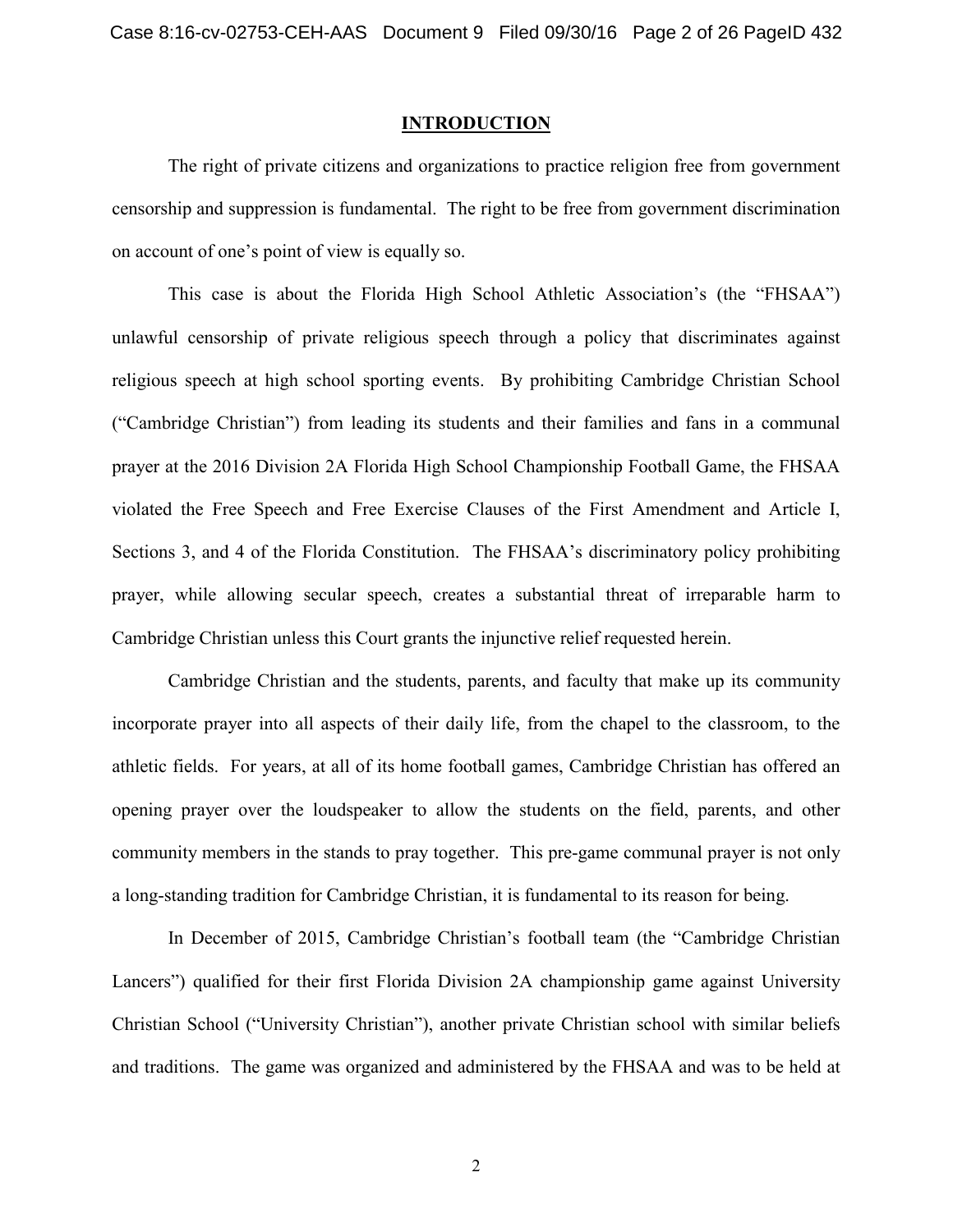Camping World Stadium (formerly known as the Citrus Bowl) (the "Stadium").

The week before the game, the schools jointly notified the FHSAA of their desire to use the Stadium loudspeaker to lead their communities in a pre-game prayer, as both schools traditionally do before each game and as University Christian did the last time it qualified for the championship game. Notwithstanding that before, during, and after each FHSAA championship series game, the Stadium's loudspeaker and other facilities at the Stadium were to be used to broadcast other private messages (including announcements, promotional messages and advertisements, commentary, and participating schools' halftime shows), the FHSAA denied Cambridge Christian and University Christian's request on account of its religious viewpoint, stating that the FHSAA would not permit use of the loudspeaker for a religious message and claiming that "based on federal law," it could not "legally permit or grant permission for such [religious] activity." In later correspondence, the FHSAA claimed that its announced policy (prohibiting use of the Stadium loudspeaker for religious speech) is required by *Santa Fe Indep. Sch. Dist. v. Doe*, 530 U.S. 290 (2000) ("*Santa Fe*").

The FHSAA's application of federal law is wrong, its reliance on *Santa Fe* is misplaced, and its policy discriminating between religious and secular speech is unconstitutional.

#### **STATEMENT OF FACTS**

Cambridge Christian<sup>[1](#page-2-0)</sup> has a clearly defined religious mission: "To glorify God in all that [it does]; to demonstrate excellence at every level of academic, athletic, and artistic involvement; to develop strength of character; and to serve the local and global community." Verified Amended Complaint [ECF No. 6] (cited as "Ver. Compl.") at  $\P$  11. Since its founding in 1964,

<span id="page-2-0"></span><sup>&</sup>lt;sup>1</sup> Cambridge Christian School, Inc. operates Cambridge Christian School, a private, independent Christian school located in Tampa, Florida. Ver. Compl. ¶ 5. Both Cambridge Christian School, Inc. and Cambridge Christian School are referred to herein collectively as "Cambridge Christian".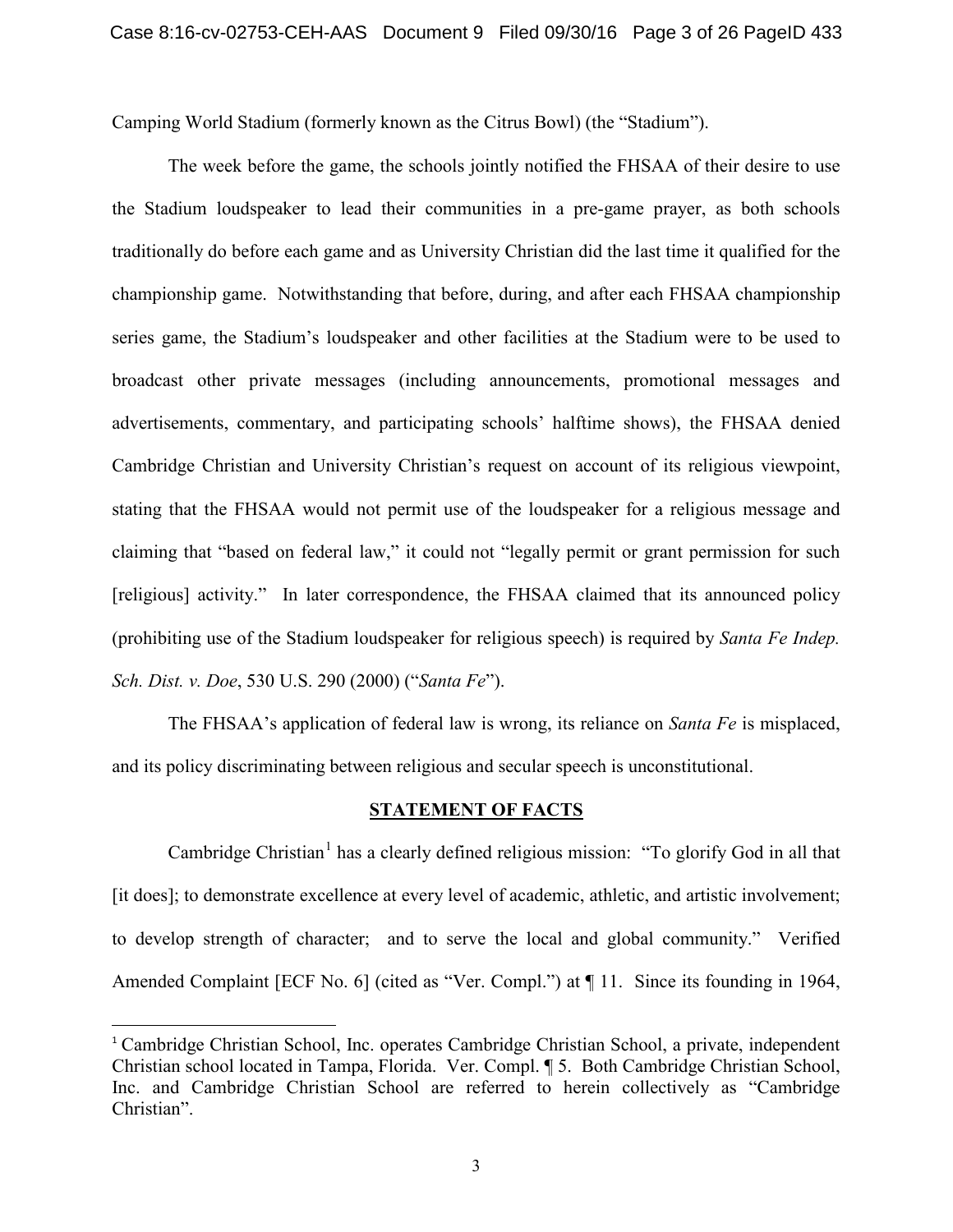open, communal prayer has been an integral component of Cambridge Christian's mission and is offered daily at the school as well as at all of the school's events, including athletic events. Ver. Compl. ¶ 13.

Cambridge Christian's Athletic Department has its own mission statement that echoes the mission of Cambridge Christian: "The Cambridge Christian School Athletic Department's chief end is to glorify Christ in every aspect of [its] athletic endeavors while using the platform of athletics to: Teach the Principles of Winning; Exemplify Christian Morals and Values in our Community; Achieve Maximum Physical, Moral and Spiritual Character Development; and Mentor Young Men and Women to Deeper Walk with Jesus." Ver. Compl. ¶ 14.

By long-standing tradition, Cambridge Christian student-athletes, their parents, and fans are led in prayer by a parent, student, or member of the school faculty or administration before every Cambridge Christian sporting event. Ver. Compl. ¶ 16. Since the first year of Cambridge Christian's football program (2003), the Cambridge Christian Lancers have participated in Cambridge Christian's tradition of pre-game prayer over the loudspeaker prior to the kick-off of each home game and at away games when possible. Ver. Compl.  $\P$  15; 17. Using the loudspeaker is important to Cambridge Christian's tradition of pre-game prayer because it allows the Cambridge Christian community to come together in fellowship as a single community sharing in religious observation. Ver. Compl. ¶ 18. At football games in particular, because of the size of the fields, the outdoor venues, and the noise generated by those in attendance, Cambridge Christian cannot engage in its tradition of a communal pre-game prayer without the use of a loudspeaker. Ver. Compl. ¶ 19.

The FHSAA, a self-acknowledged state actor, is the governing body for athletics in Florida public and private schools. Ver. Compl. ¶ 20. The FHSAA supervises and regulates

4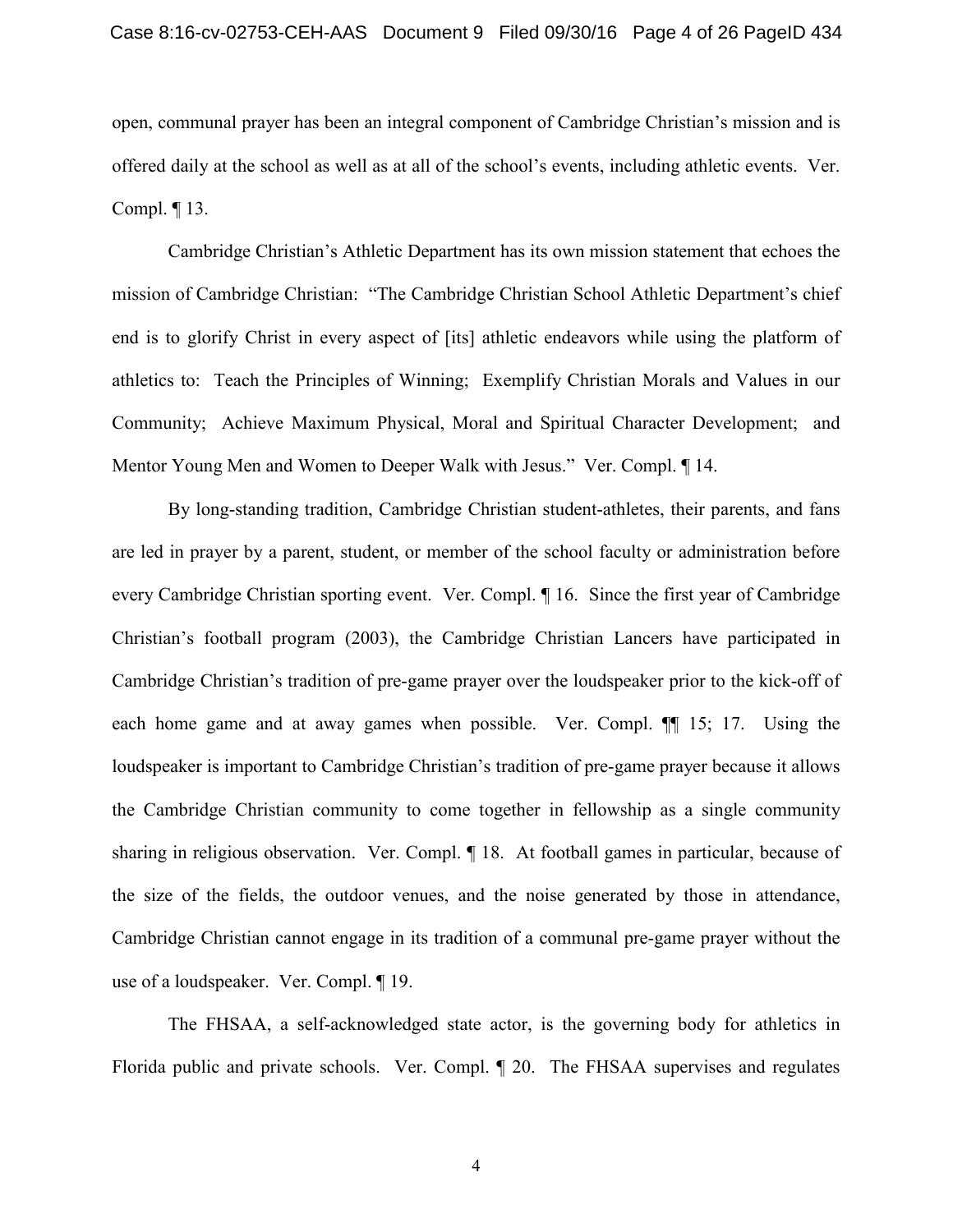Florida high school interscholastic athletic programs pursuant to a statutory delegation by the Florida Legislature in Section 1006.20, Florida Statutes. Ver. Compl. ¶ 20–21. Under Article 2.7 of the FHSAA Bylaws, 2015–2016 Edition, the FHSAA pledges not to discriminate in its governance policies and programs on the basis of religion. Ver. Compl. 24. A true and correct copy of the FHSAA Bylaws, 2015–2016 Edition, is attached as **Exhibit A.** Cambridge Christian is a member of the FHSAA, and for the 2015 season, the Cambridge Christian Lancers played in the FHSAA's Division 2A, along with 19 other private, Christian schools. Ver. Compl. ¶¶ 25– 26.

During the 2015 regular season, the Cambridge Christian Lancers had a 9-0 record that qualified them for the 2A Division playoff games administered by the FHSAA. Ver. Compl. ¶¶ 31; 35. Cambridge Christian hosted its first playoff game against Northside Christian School at Skyway Park, and before kickoff, the team prayed over the loudspeaker as it had prior to all other home and playoff games during the 2015 season. Ver. Compl. ¶ 33. The Cambridge Christian Lancers also prayed over the loudspeaker before kickoff during the next playoff games it hosted, against Admiral Farragut Academy and First Baptist Academy. Ver. Compl. ¶ 33. The Cambridge Christian Lancers dominated during the playoffs and ultimately qualified for the final playoff game (the "2015 2A Championship Game") against University Christian. Ver. Compl. ¶ 34. The Stadium where the 2015 2A Championship Game would be played has hosted a vast variety of events over the years from college football games, the World Cup, monster truck rallies, Wrestlemania, and religious revival meetings led by the Reverend Billy Graham. Ver. Compl. ¶ 29.

In preparation for the championship games in each FHSAA Division, representatives from the FHSAA, the various finalist schools in each Division, and the Central Florida Sports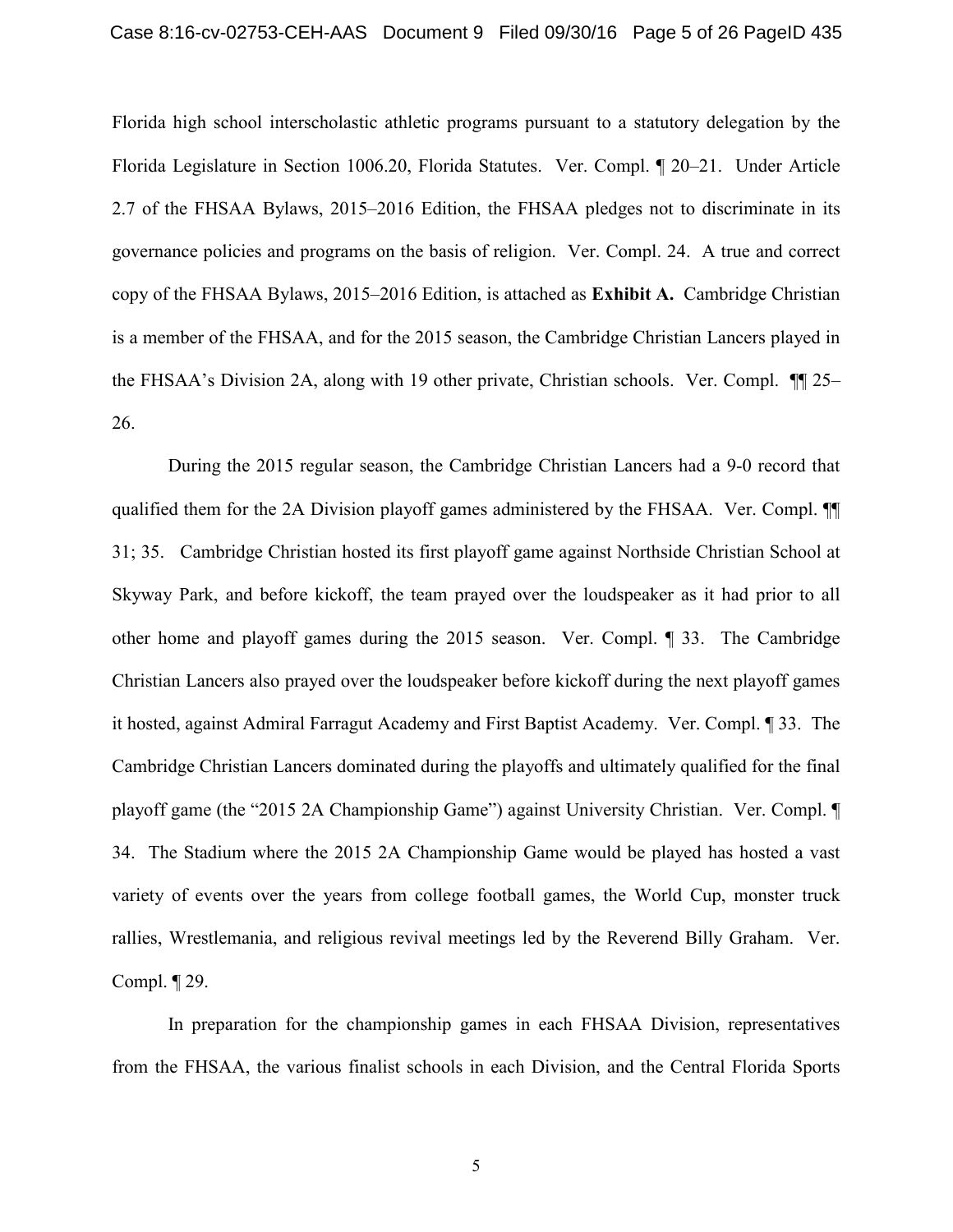Commission held a conference call on December 1, 2015. Ver. Compl. ¶ 37. During that conference call, the representatives of Cambridge Christian and University Christian asked to use the loudspeaker at the Stadium to lead their attending students, families, and fans in a joint pregame prayer, as University Christian had done during the 2012 state championship game. Ver. Compl. ¶ 38. Cambridge Christian and University Christian expected that the FHSAA would permit them to convey their chosen message because, according to FHSAA Administrative Procedure 3.1.8, the stadium loudspeaker is available for broadcast of private messages provided by host school management during playoff football games. *See* Ver. Compl. ¶¶ 36; 38. However, during that conference call, a representative from the FHSAA denied the schools' joint request. Ver. Compl. ¶ 39.

The following day, on December 2, 2015, Tim Euler, Head of School for Cambridge Christian, sent an e-mail to Roger Dearing, Executive Director of the FHSAA, again requesting permission to deliver a prayer over the loudspeaker at the 2015 2A Championship Game. Ver. Compl. ¶ 41. A true and correct copy of the Mr. Euler's December 2, 2015, e-mail to Dr. Dearing is attached as **Exhibit B-1**. A short time later, Heath Nivens, Head of School of University Christian, sent a similar e-mail to Dr. Dearing joining in Cambridge Christian's request to deliver a pre-game prayer over the loudspeaker. Ver. Compl. ¶ 42. A true and correct copy of Mr. Nivens' December 2, 2015, e-mail to Dr. Dearing is attached hereto as **Exhibit B-2**.

That same day, Dr. Dearing, acting on behalf of the FHSAA, denied the requests via email in which he admitted that the basis of the denial was the religious nature of the message the schools intended to deliver. *See* Ver. Compl. ¶ 44. A true and correct copy of Dr. Dearing's email dated December 2, 2015, to Mr. Euler and Mr. Nivens is attached hereto **Exhibit C**. In his e-mail, Dr. Dearing articulated the motive and reasoning behind the FHSAA's decision: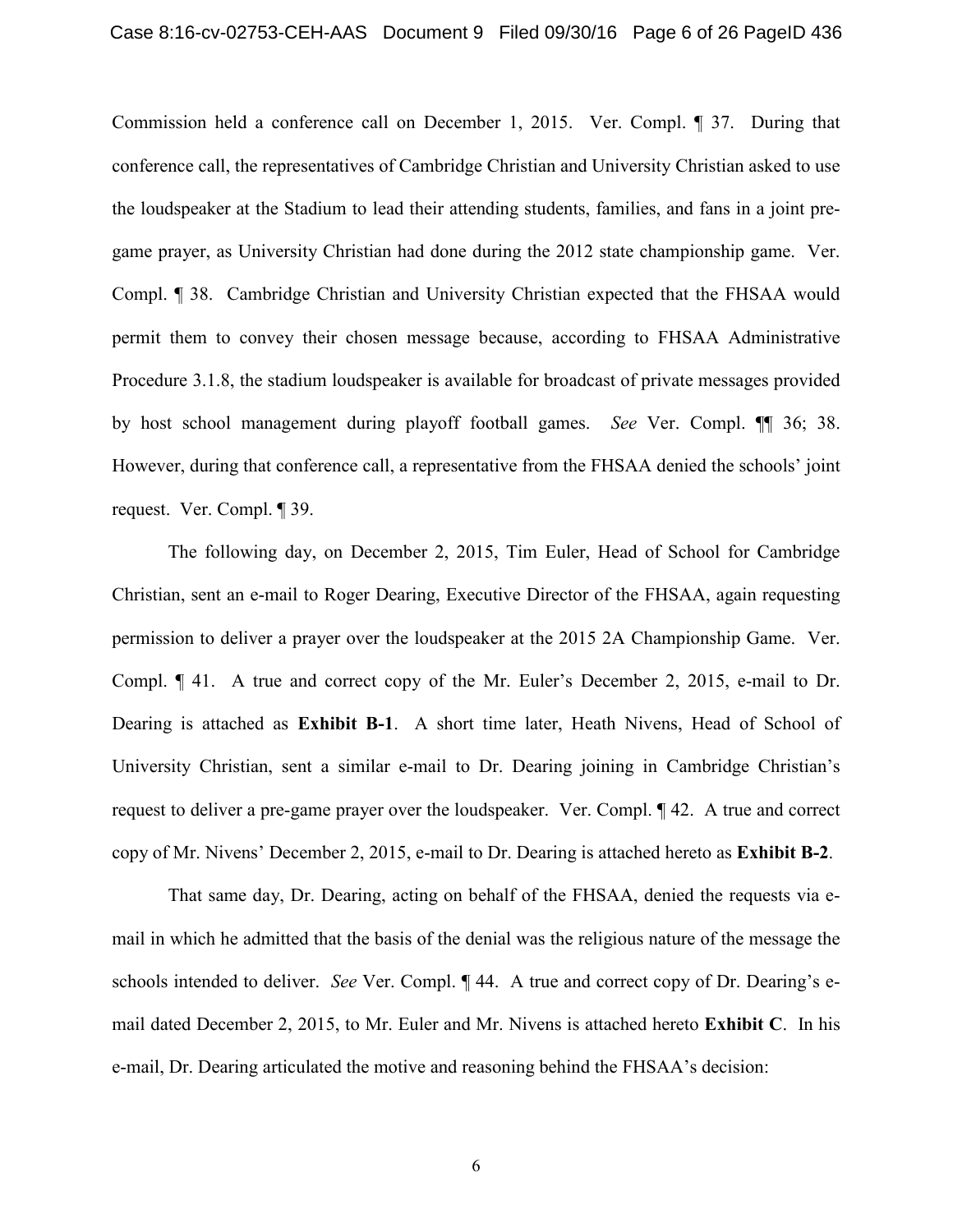Although both schools are private and religious-affiliated institutions, the federal law addresses two pertinent issues that prevent us from granting your request.

First is the fact that the facility is a public facility, predominantly paid for with public tax dollars, makes the facility 'off limits' under federal guidelines and precedent court cases.

Second is the fact that in Florida Statutes, *the FHSAA (host and coordinator of the event) is legally a 'State Actor,' we cannot legally permit or grant permission for such an activity.*

I totally understand the desire, and why your request is made. However, *for me to grant the wish could subject this Association to tremendous legal entanglements.*

Ex. C. (Emphasis added.)

On December 4, 2015, Cambridge Christian played University Christian in the 2015 2A FHSAA Championship Game at the Stadium with approximately 1,800 people in attendance. Ver. Compl. ¶ 45. Before, during, and after the game, as well as at halftime, the FHSAA permitted various private messages (including announcements, promotional messages and advertisements, commentary, and participating schools' halftime shows) to be delivered over the Stadium's loudspeaker and other facilities. Ver. Compl. ¶ 48. Because the Stadium is such a cavernous venue, it was impossible for the Cambridge Christian and University Christian communities to join with one another in a communal prayer without the use of the loudspeaker. *See* Ver. Compl. ¶¶ 50–52. Although the players from both teams met at mid-field to pray together, fans in the Stadium could not hear the prayer, and both private school communities were denied the ability to come together in an open, communal prayer. Ver. Compl.  $\P$  50–52.

Three days after the 2015 2A Championship Game, the FHSAA sent another e-mail to Cambridge Christian and University Christian elaborating upon and reiterating its decision prohibiting the use of the Stadium loudspeaker for a joint prayer. Ver. Compl. ¶ 56. A true and correct copy of the FHSAA's December 7, 2015, e-mail is attached as **Exhibit D**. The e-mail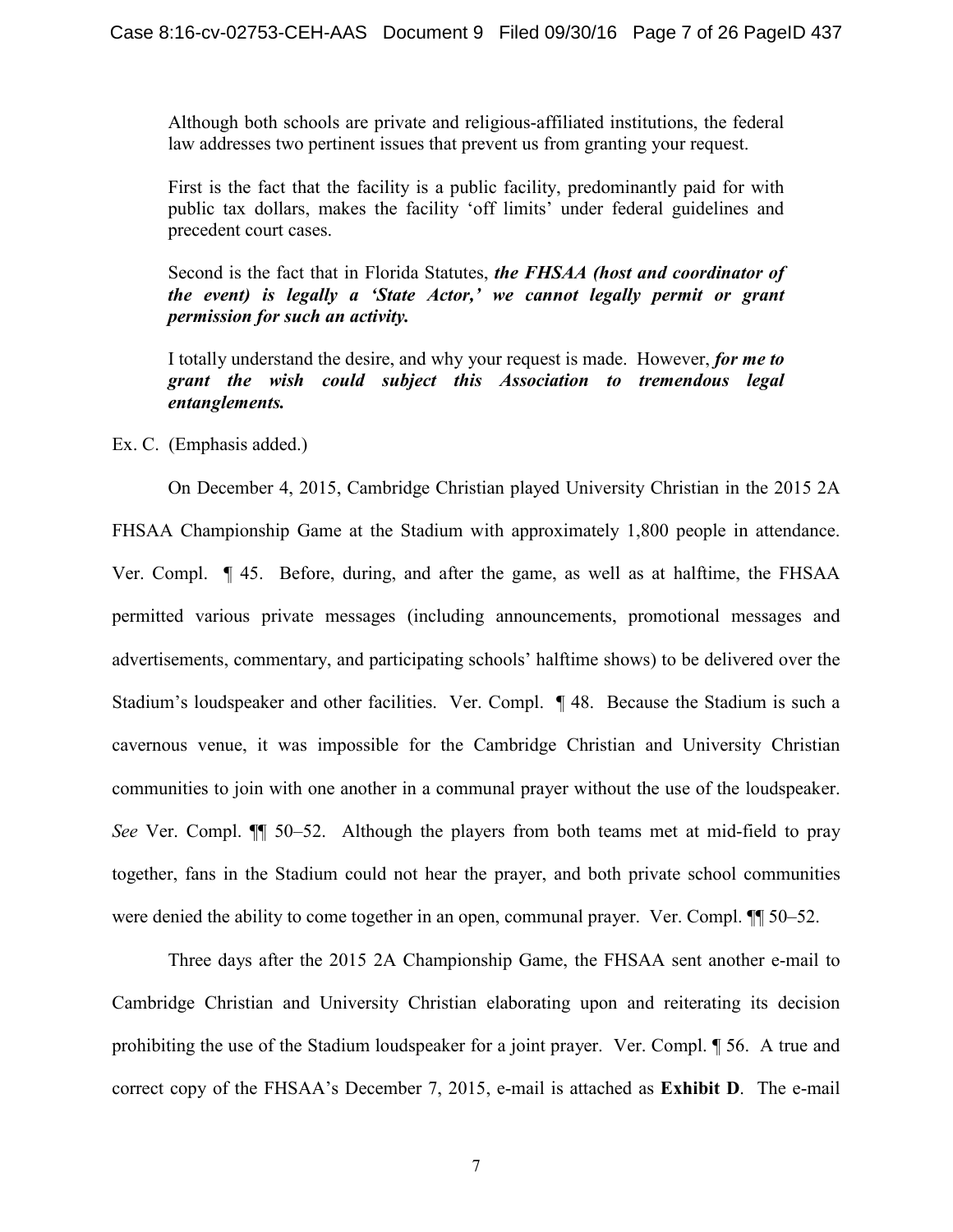reads in pertinent part:

The issue of prayer over the PA system at the football game, [sic] is a common area of concern and one that has been richly debated – and decided in the courts of the United States.

\*\*\*

l

The fact of the matter is that both schools involved had prayer on the field, both before and after the football game. The issue was never whether prayer could be conducted. The issue was, and is, that an organization [the FHSAA], which is determined to be a 'state actor,' cannot endorse or promote religion. The issue of prayer, in and of itself, was not denied to either team or anyone in the stadium. It is simply not legally permitted under the circumstances, which were requested by Mr. Euler.

Ex. D. Then, on January 27, 2016, the FHSAA posted a press release on its website referencing *Santa Fe* and reiterating its decision to prohibit prayer over the Stadium loudspeaker. Ver. Compl. ¶ 57. A true and correct copy of the FHSAA's press release is attached hereto as **Exhibit E**.

The FHSAA's intention to deny any future requests to offer pre-game prayers is inherent in the FHSAA's stated position that it believes it "cannot legally permit or grant permission for such an activity," which amounts to a general policy prohibiting prayer over the loudspeaker (the "Policy"). Because it continues to participate in FHSAA-sanctioned sports (including not only football but other sports such as volleyball, basketball, and baseball), Cambridge Christian has a well-founded fear that it will continue to be prohibited from engaging in community prayer through the use of the loudspeaker as a result of the Policy. Ver. Compl. ¶ 59. With a full year of FHSAA championship series competition across all sports ahead, and championships beginning as early as November of  $2016$  $2016$ , Cambridge Christian cannot wait to resolve the FHSAA's past and continuing constitutional violations inherent in the Policy.

<span id="page-7-0"></span><sup>&</sup>lt;sup>2</sup> See a true and correct copy of a print-out from the FHSAA's website setting forth the schedule for championship series games for the 2016–2017 season, attached as **Exhibit F**.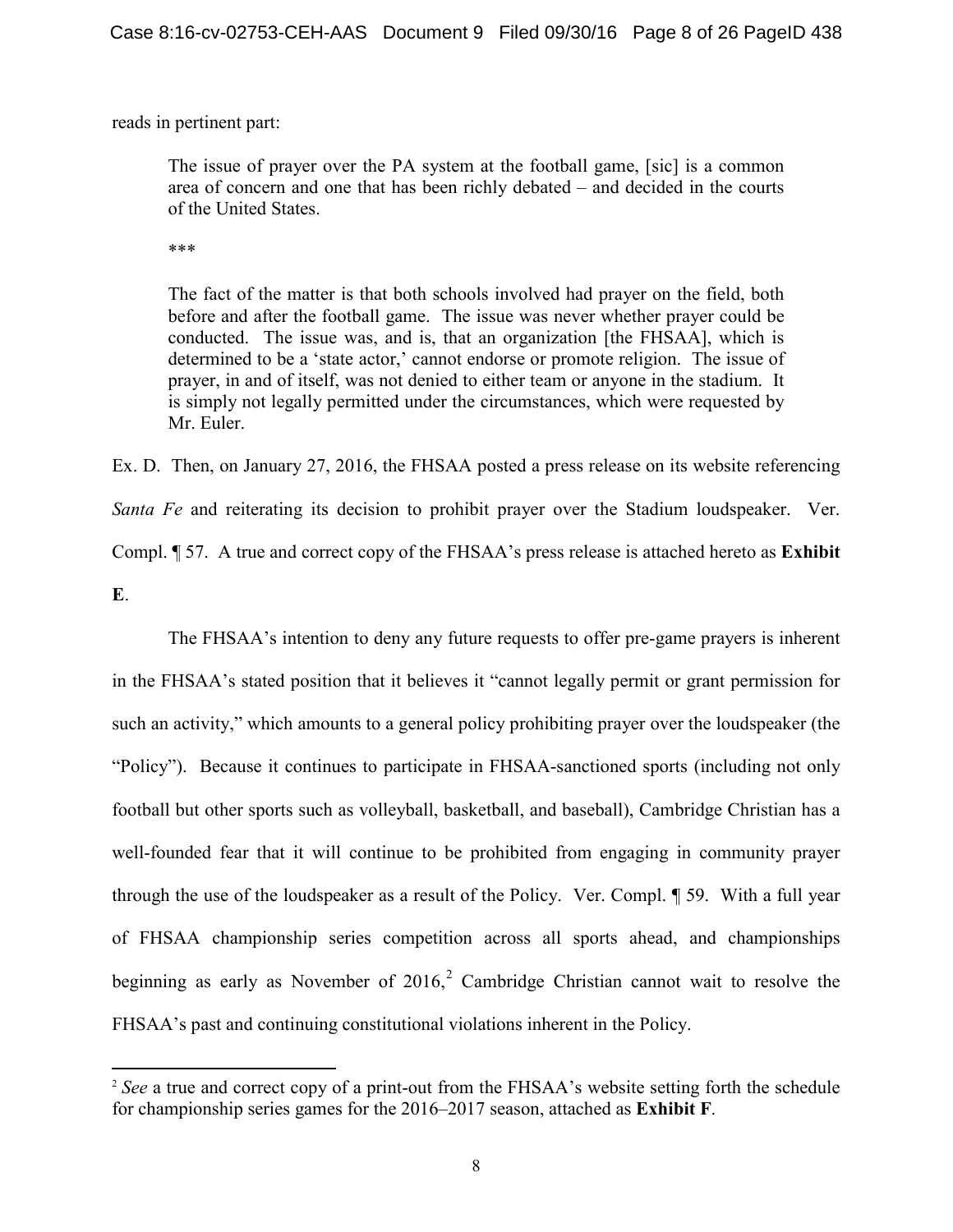#### **PRELIMINARY INJUNCTION STANDARD**

For this Court to grant a preliminary injunction, Cambridge Christian must demonstrate the following: (1) that there is a substantial likelihood that it will prevail on the merits; (2) that there is a substantial threat it will suffer irreparable injury if the injunction is not granted; (3) that the threatened injury to it outweighs the threatened harm the injunction may do to the FHSAA; and (4) that granting the preliminary injunction will not disserve the public interest. *See Suntrust Bank v. Houghton Mifflin Co.*, 252 F.3d 1165, 1166 (11th Cir. 2001) (emphasis in original).

#### **ARGUMENT**

### **I. There is a substantial likelihood that Cambridge Christian will prevail on the merits of its Free Speech and Free Exercise claims.**

The First Amendment to the United States Constitution provides that "Congress shall make no law respecting an establishment of religion, or prohibiting the free exercise thereof; or abridging the freedom of speech. . . ." U.S. Const. amend. I. "The Fourteenth Amendment makes this limitation applicable to the States." *City of Ladue v. Gilleo*, 512 U.S. 43, 45 n.1 (1994). Likewise, Article 1, Section 3 of the Florida Constitution provides that "[t]here shall be no law respecting the establishment of religion or prohibiting or penalizing the free exercise thereof," and Article Section 4 states that "[n]o law shall be passed to restrain or abridge the liberty of speech or of the press."<sup>[3](#page-8-0)</sup>

<span id="page-8-0"></span><sup>&</sup>lt;sup>3</sup> Free Speech and Free Exercise claims under the Florida Constitution are analyzed similarly to claims under the Unites States Constitution. *See Cafe Erotica v. Florida Dep't of Transp.*, 830 So. 2d 181, 183 (Fla. 1st DCA 2002) ("The scope of the Florida Constitution's protection of freedom of speech is the same as required under the First Amendment. Thus, this Court applies the principles of freedom of speech as announced in the decisions of the Supreme Court of the United States.") (internal citations omitted); *see Toca v. State*, 834 So. 2d 204, 208 (Fla. 2d DCA 2002) ("We have found no authority holding that Florida's Free Exercise Clause requires a different analysis or result [than the federal Free Exercise Clause]. For the most part, the courts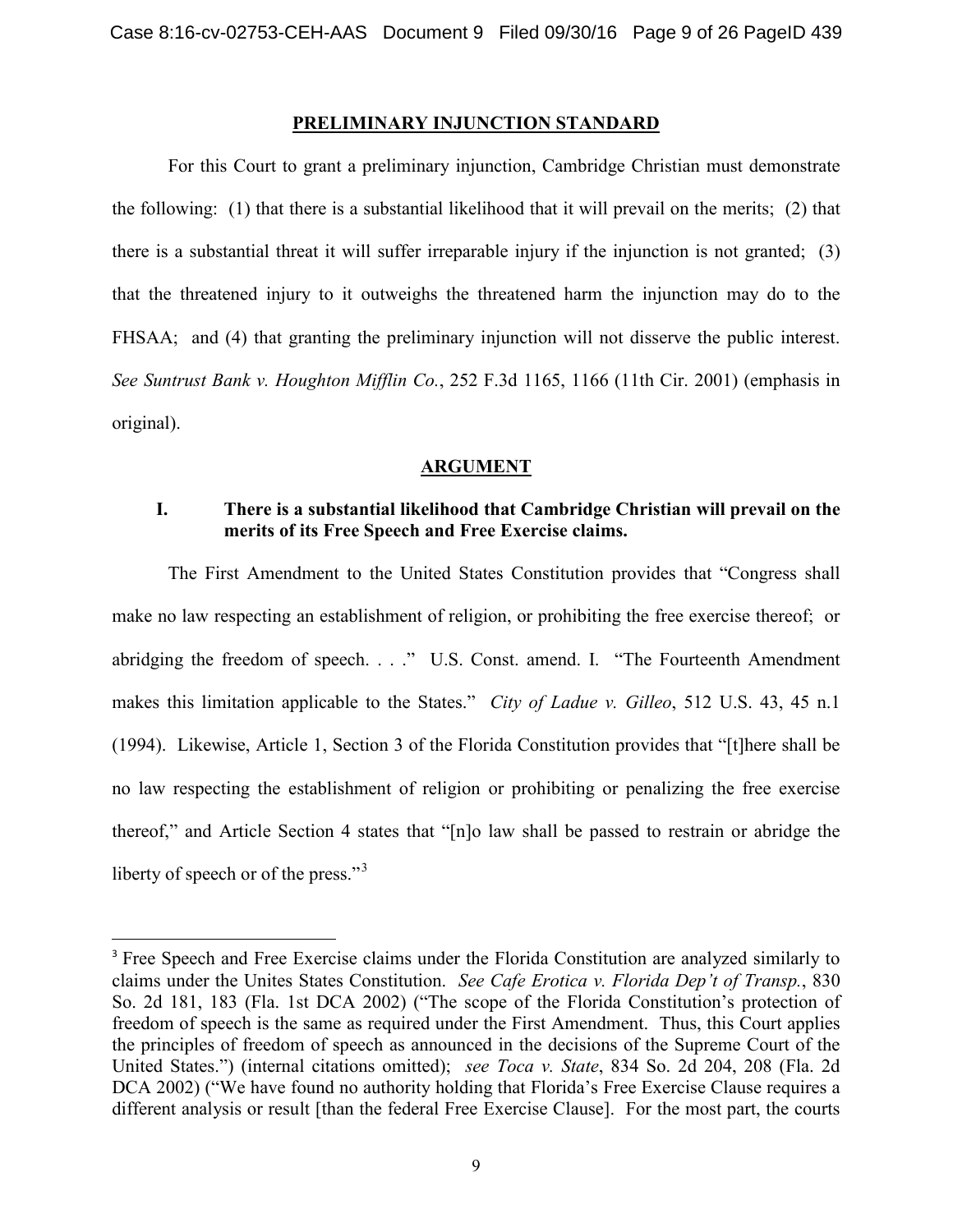The FHSAA's decision and Policy imposes an unconstitutional, viewpoint-based restriction on private speech during FHSAA-sanctioned games. The FHSAA justifies its hostility toward religious speech based on a fundamental misreading of *Santa Fe* and the Establishment Clause. *Santa Fe* and the Establishment Clause do not require that the FHSAA banish all private religious speech over the loudspeaker during FHSAA-sponsored games; they merely require that the FHSAA remain neutral toward private religious speech. Indeed, "'there is a crucial difference between *government* speech endorsing religion, which the Establishment Clause forbids, and *private* speech endorsing religion, which the Free Speech and Free Exercise Clauses protect.'" *Santa Fe*, 530 U.S. at 302 (quoting *Board of Ed. Of Westside Cmty. Schools (Dist. 66) v. Mergens*, 496 U.S. 226, 250 (1990)) (emphasis in original).

In fact, in two post-*Santa Fe* decisions, the United States Court of Appeals for the Eleventh Circuit held that *Santa Fe* and the Establishment Clause neither require nor permit state actors, like the FHSAA, to adopt policies that prohibit religious speech. To the contrary, what the Constitution requires is a policy of neutrality toward religious speech – that is, one that neither endorses nor censors religious speech. *See Adler v. Duval Cty. Sch. Bd.*, 250 F.3d 1330, 1342 (11th Cir. 2001) (*Adler II*); *Chandler v. Siegelman*, 230 F.3d 1313, 1316 (11th Cir. 2000) (*Chandler II*). Based on this binding precedent, and because the FHSAA's Policy censors and is not neutral toward religious speech, Cambridge Christian is likely to succeed on the merits of its Free Speech and Free Exercise Clause claims.

### **A. The Policy constitutes a viewpoint-based restriction on speech and is unconstitutional.**

The Supreme Court has repeatedly held that state action prohibiting speech on account of

l

have treated the protection afforded under the state constitutional provision as coequal to the federal one, and have measured government regulations against it accordingly.")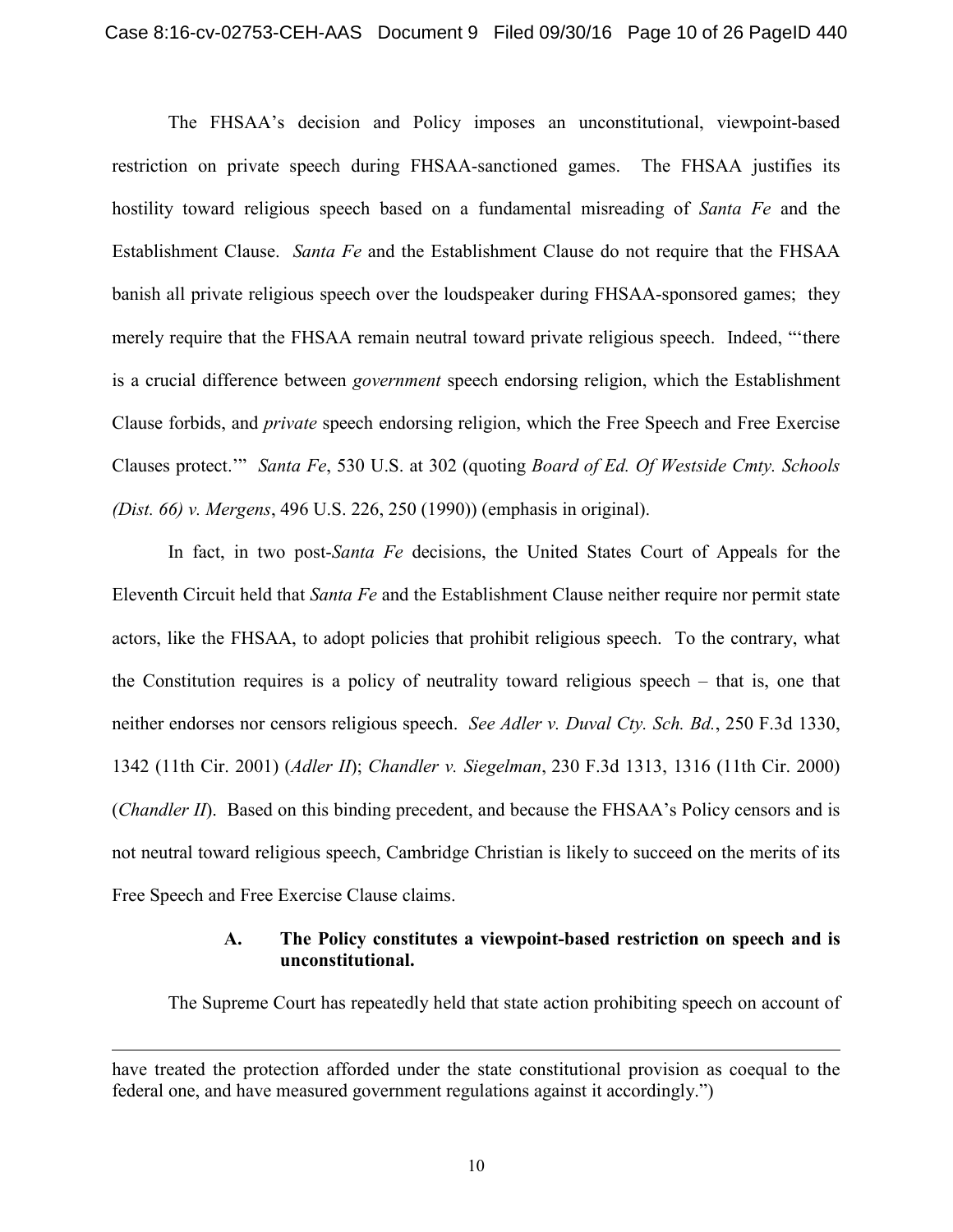its religious character constitutes unconstitutional "viewpoint discrimination." *Rosenberger v. Rector & Visitors of Univ. of Virginia*, 515 U.S. 819, 831 (1995) (holding that the University of Virginia's denial of a request for public funds from a religious newspaper on account of the religious character of the newspaper constituted unconstitutional viewpoint discrimination). *See also Lamb's Chapel v. Ctr. Moriches Union Free Sch. Dist.*, 508 U.S. 384, 394 (1993) (holding that New York statute permitting use of public school property for certain uses but prohibiting its use for religious purposes constituted unconstitutional viewpoint discrimination).

"The principle that has emerged from [Supreme Court] cases 'is that the First Amendment forbids the government to regulate speech in ways that favor some viewpoints or ideas at the expense of others.'" *Lamb's Chapel,* 508 U.S. at 394 (quoting *City Council of Los Angeles v. Taxpayers for Vincent*, 466 U.S. 789, 804 (1984)). *See also Rosenberger*, 515 U.S. at 828 ("It is axiomatic that the government may not regulate speech based on its substantive content or the message it conveys.") (citing *Police Dept. of Chicago v. Mosley*, 408 U.S. 92, 96 (1972)). "Discrimination against speech because of its message is presumed to be unconstitutional." *Id.* at 828 (citing *Turner Broad. Sys., Inc. v. F.C.C.*, 512 U.S. 622, 641–43  $(1994)$ ).

"When the government targets not subject matter, but particular views taken by speakers on a subject, the violation of the First Amendment is all the more blatant." *Id.* at 829 (citing *R.A.V. v. St. Paul*, 505 U.S. 377, 391 (1992)). "Viewpoint discrimination is thus an egregious form of content discrimination . . . [where] the specific motivating ideology or the opinion or perspective of the speaker is the rationale for the restriction." *Id.* at 829 (citing *Perry Ed. Assn. v. Perry Local Educators' Assn.*, 460 U.S. 37, 46 (1983)).

The Supreme Court has expressly concluded that religion is a protected viewpoint for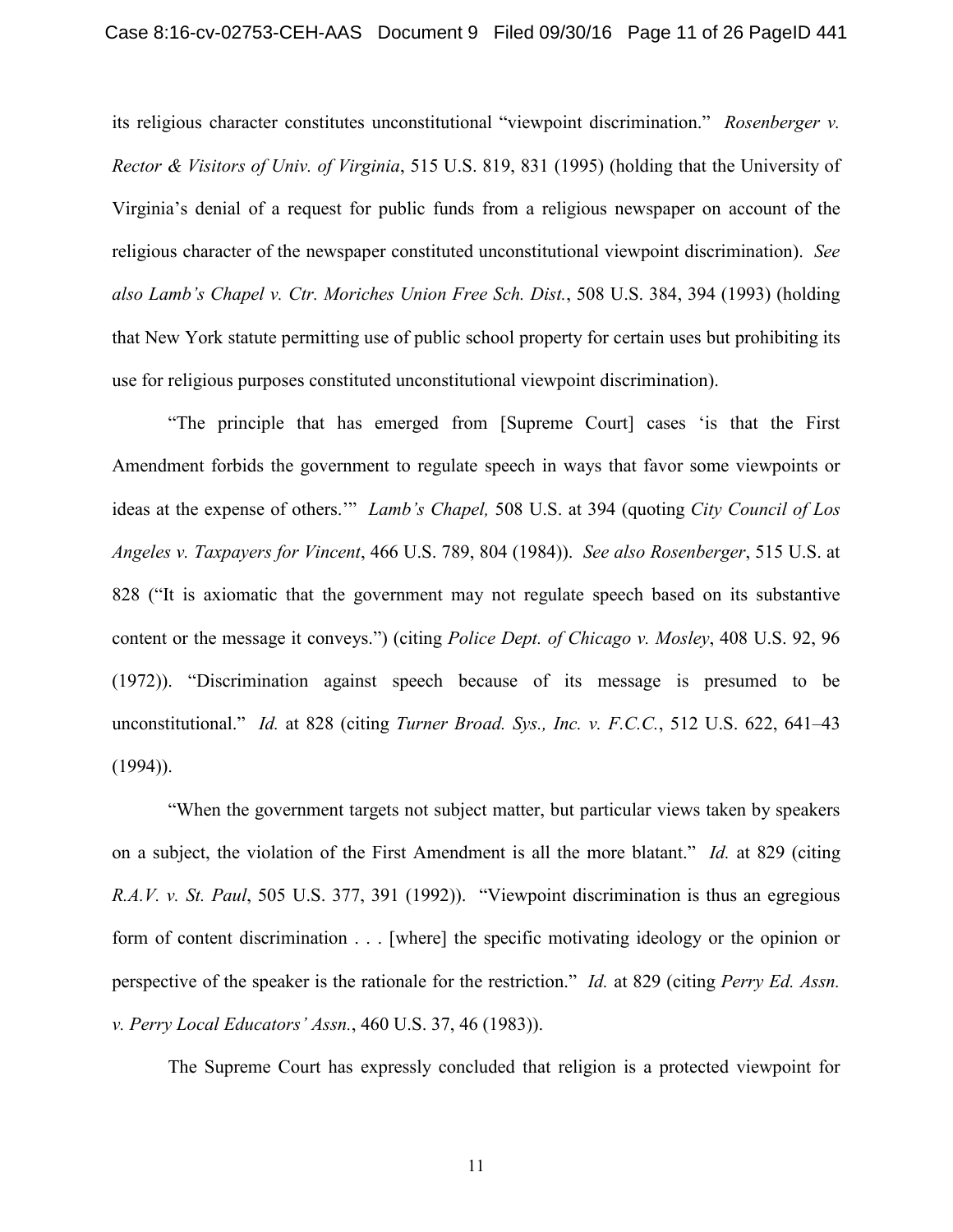First Amendment purposes. *Id.* at 832 (holding that denial of "on the ground that the contents of Wide Awake reveal an avowed religious perspective" was unlawful viewpoint discrimination); *Lamb's Chapel,* 508 U.S. at 394 (applying constitutional prohibition against viewpoint discrimination to school board decision to deny request to exhibit a film series at public school "solely because the series dealt with the subject from a religious standpoint").

Here, the FHSAA's Policy is a viewpoint-based restriction on speech because it censors speech due solely to its religious nature. As the FHSAA has repeatedly made clear, it refused Cambridge Christian's request to use the loudspeaker during the 2015 2A Championship game precisely because Cambridge Christian wished to offer a religious message. *See* Ex. C & D ("The issue of *prayer* . . . is simply not legally permitted under the circumstances, which were requested by Mr. Euler;" "we cannot legally permit or grant permission for such an *activity*.") (Emphasis added).

The Policy's viewpoint-based restrictions are all the more apparent given that the FHSAA permitted various forms of secular speech, including announcements, promotional messages and advertisements, commentary, and participating schools' halftime shows, over the loudspeaker during the 2015 2A Championship Game. Because the Policy distinguishes permitted speech from forbidden speech on the basis of its religious nature, it constitutes a viewpoint-based restriction on speech and is unconstitutional.<sup>[4](#page-11-0)</sup>

<span id="page-11-0"></span><sup>&</sup>lt;sup>4</sup> In correspondence, the FHSAA has taken the position that the Stadium does not constitute a "public forum," relying on *Perry Educ. Ass'n*, 460 U.S at 46–47 (holding that a school's mail system was not a public forum). This is an incorrect assertion and, more importantly, irrelevant. Viewpoint discrimination is constitutionally impermissible even in a wholly nonpublic forum. *See Lamb's Chapel*, 508 U.S. at 394 ("'Although a speaker may be excluded from a non-public forum if he wishes to address a topic not encompassed within the purpose of the forum . . . or if he is not a member of the class of speakers for whose especial benefit the forum was created . . ., the government violates the First Amendment when it denies access to a speaker solely to suppress the point of view he espouses on an otherwise includible subject.'") (quoting *Cornelius*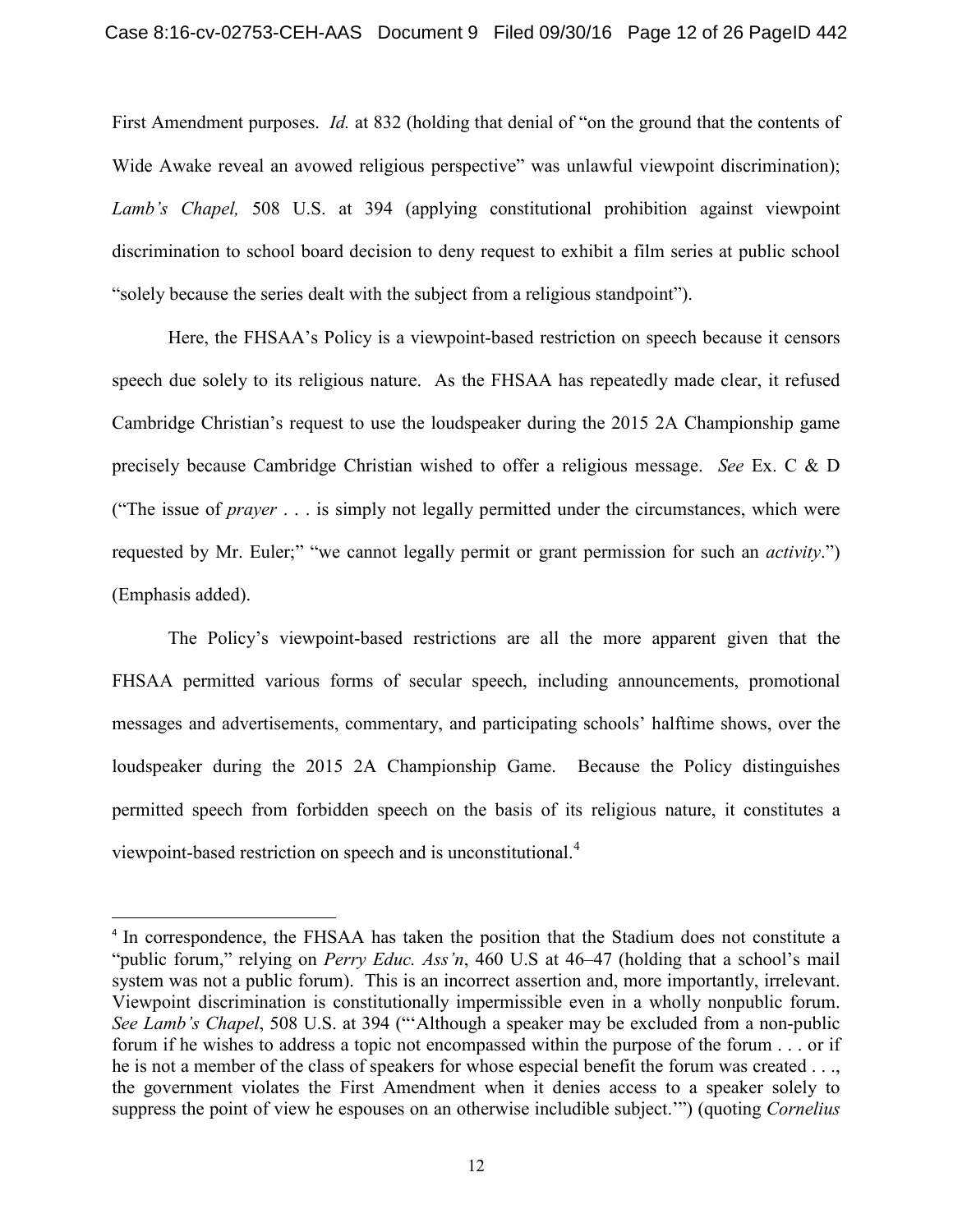## **B. The FHSAA must demonstrate a compelling interest to justify the Policy's viewpoint-based restrictions.**

Because viewpoint-based restrictions on speech are subject to the "most exacting scrutiny" and are presumptively invalid, the FHSAA would have the burden of demonstrating the Policy's constitutionality. *See Turner Broad. Sys., Inc.*, 512 U.S. at 642; *see also United States v. Alvarez*, 132 S. Ct. 2537, 2543–44 (2012) ("[T]he Constitution demands that content-based restrictions on speech be presumed invalid . . . and that the Government bear the burden of showing their constitutionality.") (Internal citations and quotations omitted). Under a strict scrutiny standard, the FHSAA must demonstrate that the Policy is the "least restrictive means of achieving a compelling state interest." *See McCullen v. Coakley*, 134 S. Ct. 2518, 2530 (2014).

## **C. The FHSAA does not have a compelling interest to justify the Policy's viewpoint-based restrictions.**

The FHSAA attempts to justify its Policy's viewpoint-based restrictions based on an argument that such discrimination is required by the Establishment Clause. However, "the Establishment Clause cannot be used as a justification for content-based restrictions on religious

l

*v. NAACP Legal Defense and Ed. Fund, Inc.*, 473 U.S. 788 (1985)); *Holloman ex rel. Holloman v. Harland*, 370 F.3d 1252, 1280 (11<sup>th</sup> Cir. 2004) ("Government actors may not discriminate against speakers based on viewpoint, even in places or under circumstances where people do not have a constitutional right to speak in the first place."); *[Adler v. Duval County Sch. Bd.,](https://1.next.westlaw.com/Link/Document/FullText?findType=Y&serNum=2000075563&pubNum=0000506&originatingDoc=I19fc11248b9811d99a6fdc806bf1638e&refType=RP&fi=co_pp_sp_506_1081&originationContext=document&transitionType=DocumentItem&contextData=(sc.Search)#co_pp_sp_506_1081)* 206 F.3d [1070, 1081 \(11th Cir. 2000\)](https://1.next.westlaw.com/Link/Document/FullText?findType=Y&serNum=2000075563&pubNum=0000506&originatingDoc=I19fc11248b9811d99a6fdc806bf1638e&refType=RP&fi=co_pp_sp_506_1081&originationContext=document&transitionType=DocumentItem&contextData=(sc.Search)#co_pp_sp_506_1081) (*Adler I*) ("The Supreme Court has consistently held that in nonpublic fora the government may not engage in viewpoint discrimination."). Moreover, forum analysis is irrelevant where, as here, the speaker is already an authorized participant in the subject activity and only the specific speech being offered is prohibited. *See Gilio ex rel. J.G. v. School Bd. of Hillsborough County, Fla.*, 905 F.Supp.2d 1262, 1271 (M.D. Fla. 2012) ("[T]he School Board's argument for a forum analysis is not persuasive because that approach typically is employed when an outside group claims it is being treated differently by school officials in gaining access to student events or school facilities that are open to other organizations. Here, where the speaker is a student who is entitled to be on school property, a forum analysis is not relevant.") (Internal citation omitted). Finally, upon opening the Stadium facilities up to private speech, including using the loudspeaker for school messages and halftime shows and use of other Stadium facilities for other messages, *see supra* at pp. 7 &12, the FHSAA created a limited public forum. *See Rosenberger*, 515 U.S. at 829.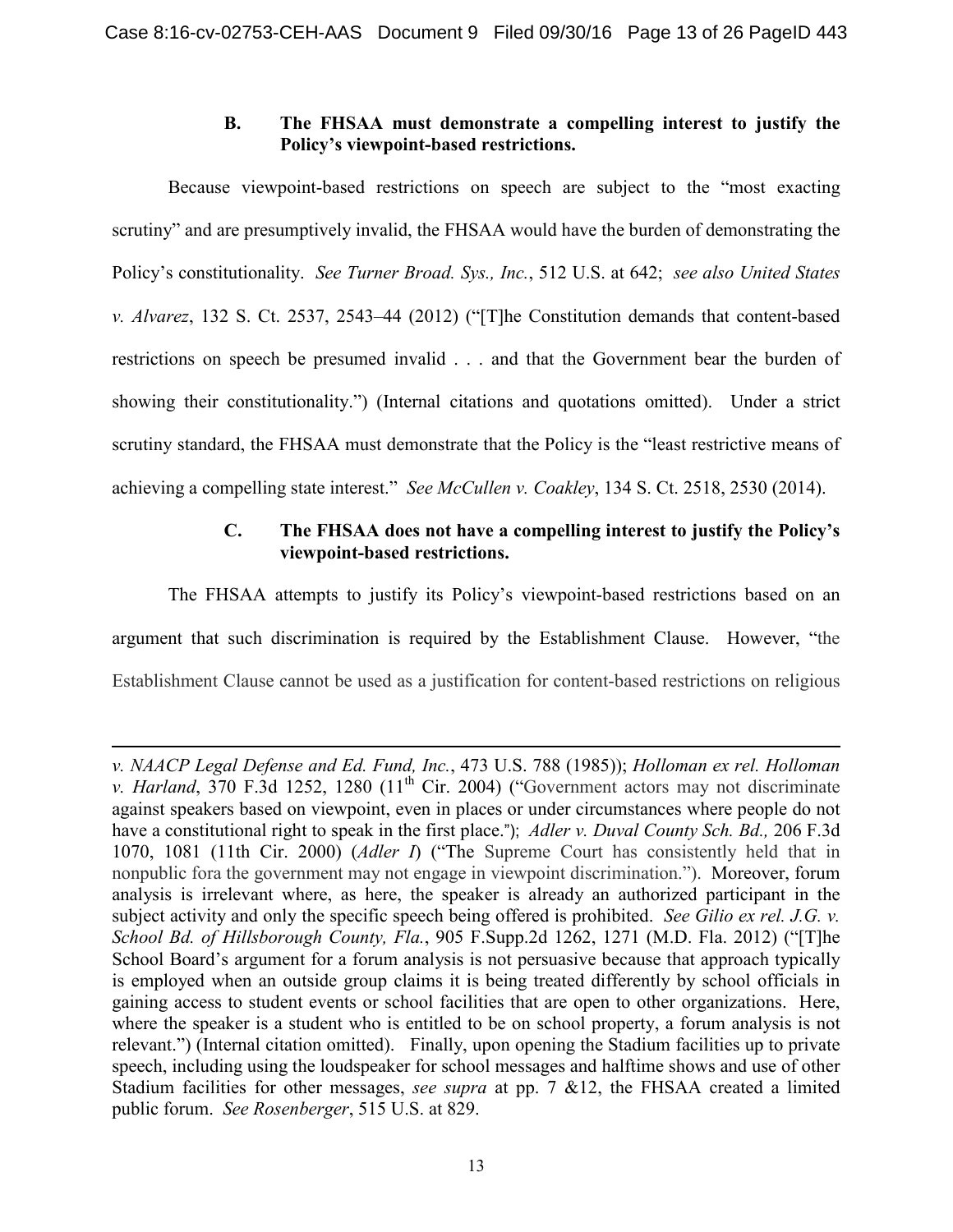speech." *Chabad-Lubavitch of Georgia v. Miller*, 5 F.3d 1383, 1395 (11th Cir. 1993). "[T]here is a crucial difference between *government* speech endorsing religion, which the Establishment Clause forbids, and *private* speech endorsing religion, which the Free Speech and Free Exercise Clauses protect." *Santa Fe*, 530 U.S. at 302 (internal citations and quotations omitted) (emphasis in original). As a result, "[p]ermitting [private persons] to speak religiously signifies neither state approval nor disapproval of that speech. The speech is not the State's—either by attribution or by adoption. The permission signifies no more than that the State acknowledges its constitutional duty to tolerate religious expression. Only in this way is true neutrality achieved." *Chandler II*, 230 F.3d at 1317 (quoting *Chandler v. James*, 180 F.3d 1254, 1261 (11th Cir. 1999) (*Chandler I*)).

In *Chandler I and II*, the Eleventh Circuit held that a lower court's injunction – entered as an attempt to remedy a perceived Establishment Clause violation – was itself a violation of the Free Speech and Free Exercise Clauses. *See Chandler I*, 180 F.3d at 1265; *Chandler II*, 230 F.3d at 1317. In the district court, the plaintiffs sought to invalidate an Alabama statute that purported to permit student-initiated prayer in public schools. *Chandler v. James*, 958 F. Supp. 1550, 1553 (M.D. Ala. 1997). The court sided with the plaintiffs and entered summary judgment holding that the statute violated the Establishment Clause on its face. *Id.* at 1565–66. In so doing, the court fashioned an injunctive remedy, which purported to enjoin, among other things, the DeKalb County School Board and its members from "aiding, abetting, commanding, counseling, inducing, ordering, procuring, participating in, **or permitting**," various forms of religious expression in various settings, including "over any public-address system during the instructional day (including the home room period) or in connection with any school-sponsored event, including, but not limited to, assemblies and sporting events." *Chandler v. James*, 985 F. Supp.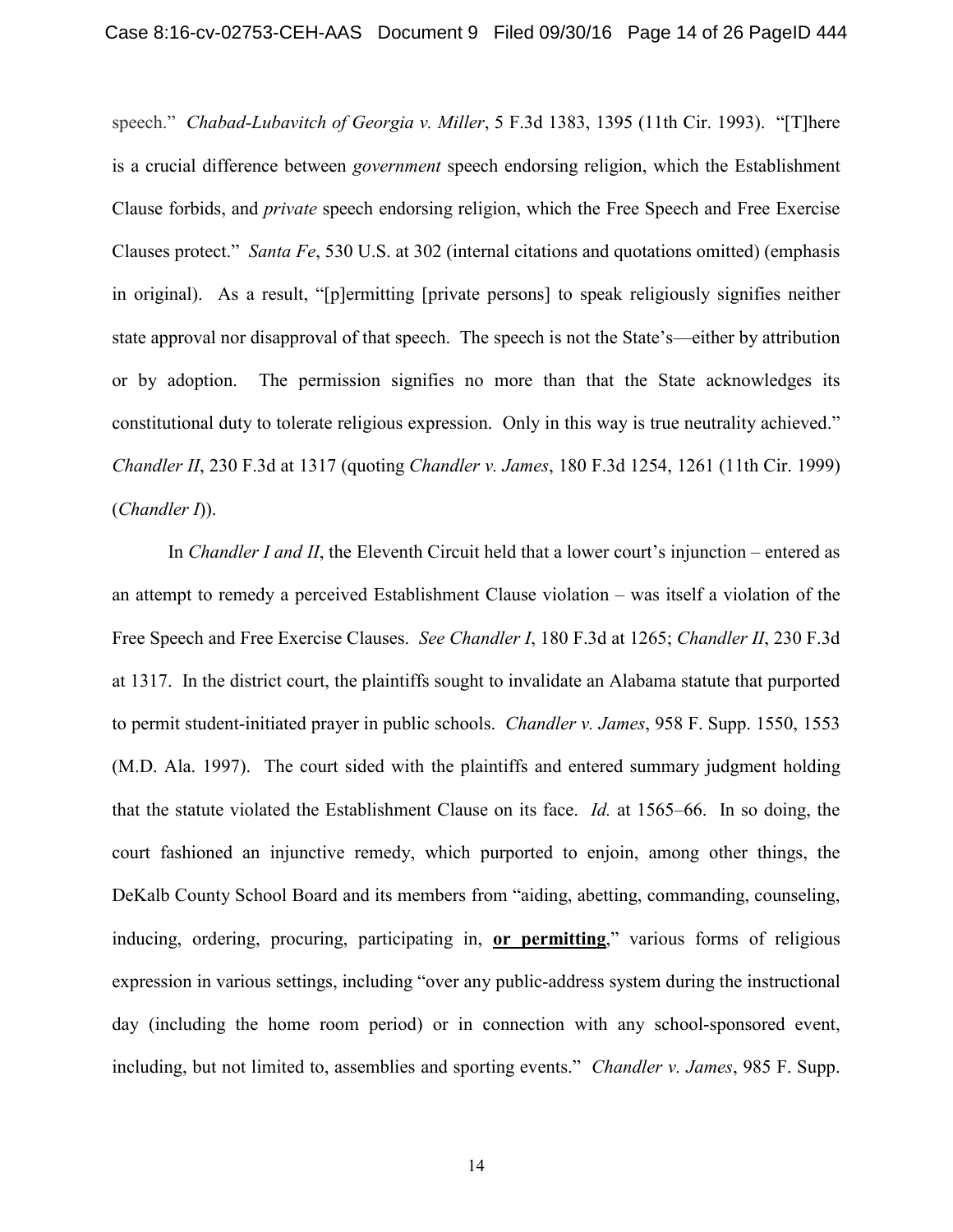1062, 1063–64 (M.D. Ala. 1997) (emphasis added).

The DeKalb County School Board did not appeal the portion of the injunction that prohibited it from "aiding, abetting, commanding, counseling, inducing, ordering, or procuring" religious speech, but did appeal the part of the injunction that purported to prohibit it "from '**permitting**' vocal prayer or other devotional speech in its schools . . . such as aloud in the classroom, **over the public address system**, or as part of the program at school-related assemblies and sporting events, or at a graduation ceremony." *Chandler I*, 180 F.3d at 1257 (emphasis added). The Eleventh Circuit, therefore, reviewed the District Court injunction solely to determine "the issue of whether the district court may constitutionally enjoin DeKalb from permitting student-initiated religious speech in its schools." *Id*. at 1258.

The Eleventh Circuit held that the District Court injunction was itself a violation of the Free Speech and Free Exercise Clauses because it purported to require public officials to suppress religious speech in the schools. *Id.* at 1265–66 ("... DeKalb cannot constitutionally prohibit students from speaking religiously and the Permanent Injunction cannot require it to. . . . [T]he Permanent Injunction may neither prohibit genuinely student-initiated religious speech, nor apply restrictions on the time, place, and manner of that speech which exceed those placed on students' secular speech."). As the court explained:

[S]uppression of student-initiated religious speech is neither necessary to, nor does it achieve, constitutional neutrality towards religion. For that reason, the Constitution does not permit its suppression.

\*\*\*

Permitting students to speak religiously signifies neither state approval nor disapproval of that speech. The speech is not the State's—either by attribution or by adoption. The permission signifies no more than that the State acknowledges its constitutional duty to tolerate religious expression. Only in this way is true neutrality achieved."

Because genuinely student-initiated religious speech is private speech endorsing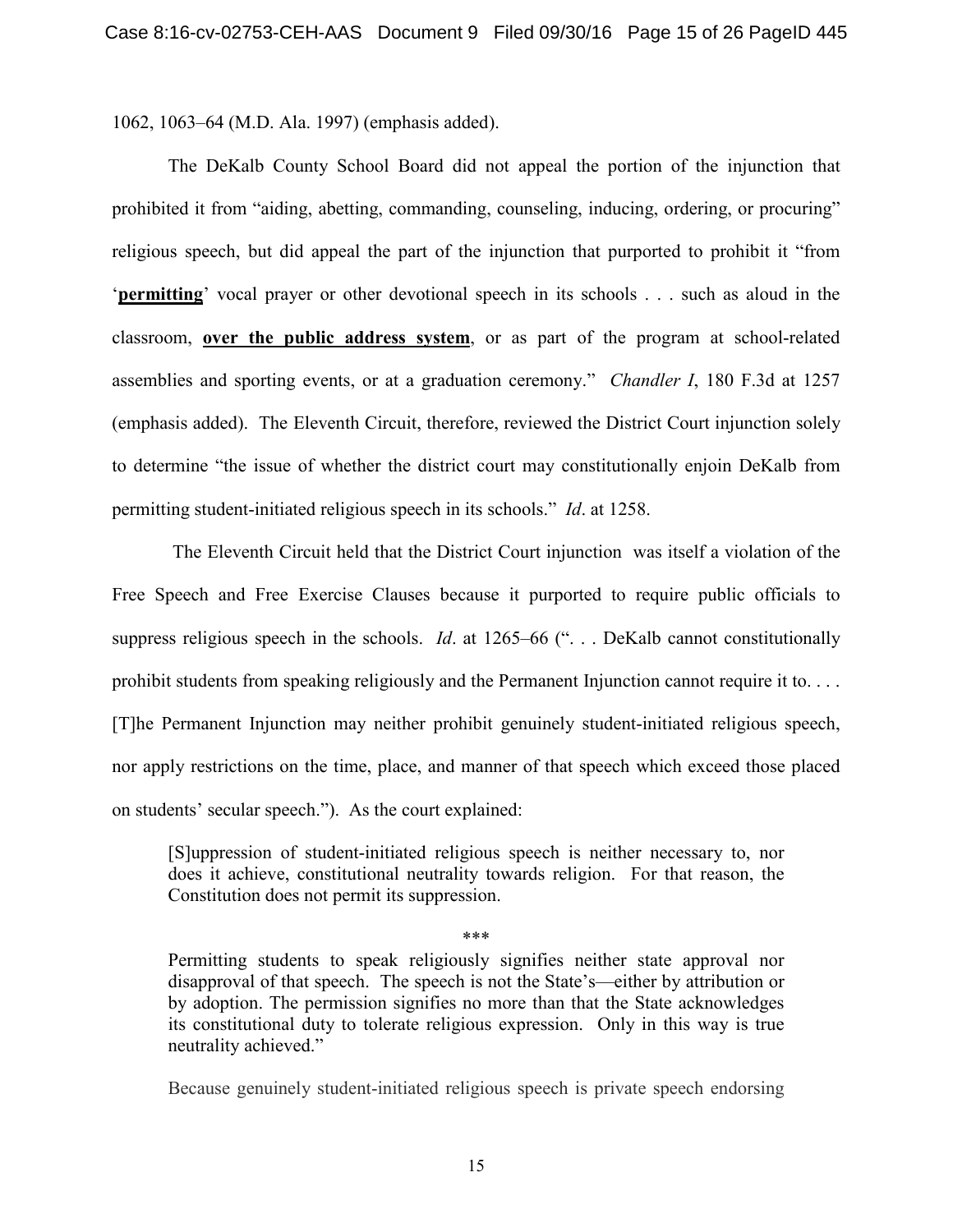religion, it is fully protected by both the Free Exercise and the Free Speech Clauses of the Constitution.

*Id*. at 1261.

Here, as in *Chandler* the FHSAA made the "all too uncommon attempt to live up to its constitutional obligation to avoid establishment of any religion," *Verbena United Methodist Church v. Chilton Cty. Bd. of Educ.*, 765 F. Supp. 704, 707 (M.D. Ala. 1991), and instead created a Policy that violates the Free Speech and Free Exercise Clauses by suppressing religious speech. "The Free Exercise Clause does not permit the State to confine religious speech to whispers or banish it to broom closets. If it did, the exercise of one's religion would not be free at all." *Chandler II*, 230 F.3d at 1316.

Despite the FHSAA's well-intentioned motives, the FHSAA's fear of violating the Establishment Clause is not a compelling justification for suppressing religious speech and does not satisfy the strict scrutiny analysis under the Free Speech and Free Exercise Clauses. *See Chabad-Lubavitch of Georgia*, 5 F.3d at 1395–96 (holding that the state of Georgia would not violate the Establishment Clause by permitting the display of a menorah on public property and thus Georgia did not survive strict scrutiny under the Free Speech Clause); *Verbena United Methodist Church*, 765 F. Supp. at 716 (granting plaintiff's motion for preliminary injunction where the plaintiffs demonstrated a likelihood of success on the merits that defendant violated their Free Exercise rights by refusing church permission to rent its auditorium for baccalaureate services even though defendant refused permission due to fear of violating the Establishment Clause).

Without a compelling reason to justify the Policy's restrictions on religious speech, the Policy violates the Free Speech and Free Exercise Clauses of the United States and Florida Constitutions, and Cambridge Christian is likely to succeed on its Free Speech and Free Exercise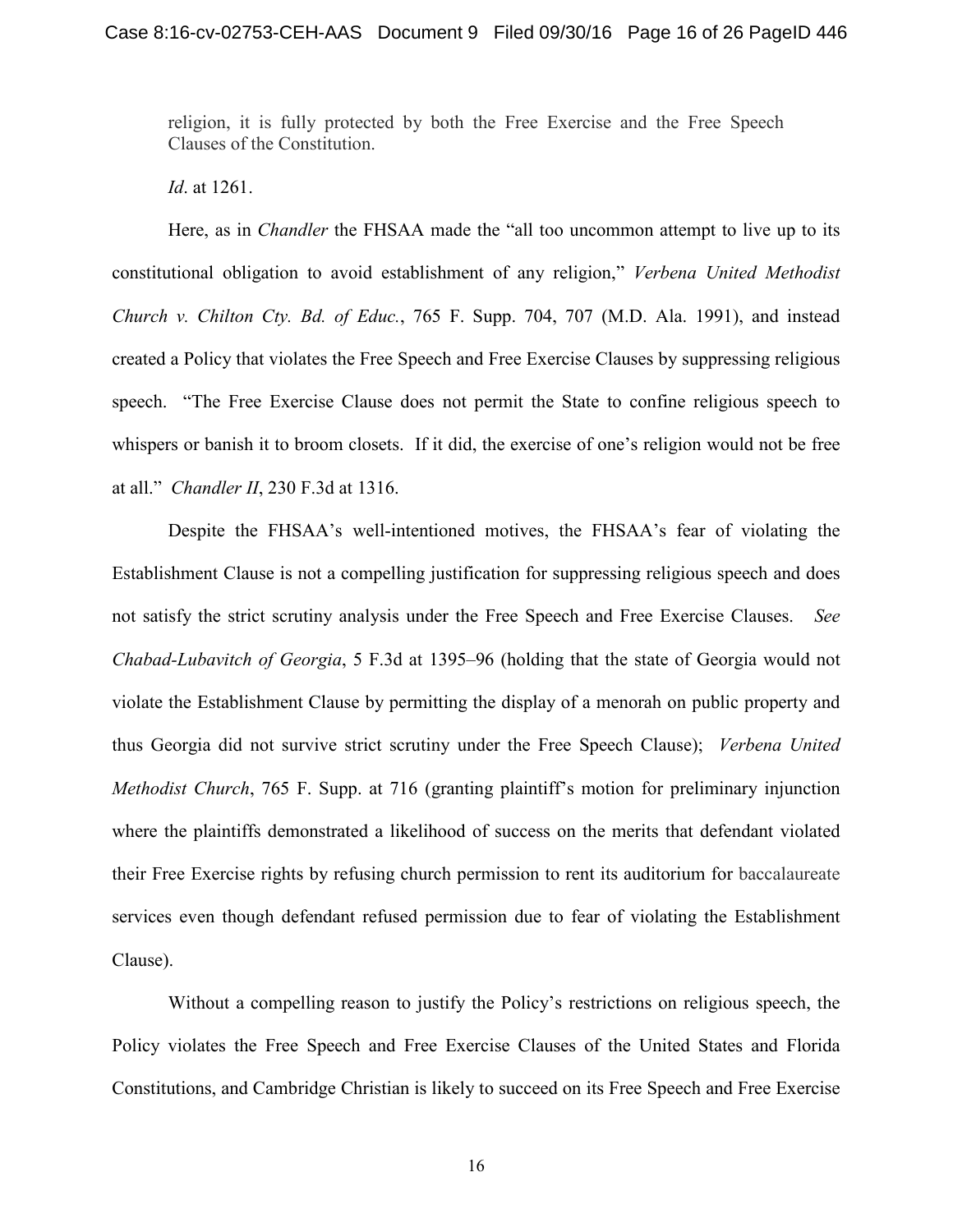claims.

## **D. The Establishment Clauses of the United States and Florida Constitutions do not require the FHSAA to censor Cambridge Christian's religious speech.**

Contrary to the FHSAA's repeated assertions, the Establishment Clauses of the United States and Florida Constitutions do not require the FHSAA to suppress private, religious speech at sporting events that the FHSAA administers. To the contrary, what the Establishment Clause requires is a policy of neutrality toward religious speech – one that neither endorses nor suppresses it – as the United States Supreme Court and the Eleventh Circuit have held.<sup>[5](#page-16-0)</sup>

## **i.** *Santa Fe* **does not require state actors to censor private, religious speech at public events.**

The FHSAA's reliance on *Santa Fe* as the basis for its Policy is misplaced. In *Santa Fe*,

the Supreme Court analyzed whether the Santa Fe Independent School District's policy requiring

an election for a student speaker to deliver an invocation before home varsity football games

violated the Establishment Clause. The policy at issue in *Santa Fe* stated in relevant part:

The *board has chosen to permit students* to deliver a brief *invocation* and/or message to be delivered during the pre-game ceremonies of home varsity football games to *solemnize* the event . . .

*Upon advice and direction of the high school principal*, each spring, the high school student council shall conduct an election . . . to determine whether such a statement or *invocation* will be a part of the pre-game ceremonies and if so, shall *elect* a student . . . to deliver the statement or invocation. . . .

The board has *chosen to permit students to deliver a brief invocation* and/or message to be delivered during the pre-game ceremonies of home varsity football games to *solemnize* the event. . . .

*Santa Fe*, 530 U.S. at 298 n.6. (Emphasis added).

<span id="page-16-0"></span><sup>&</sup>lt;sup>5</sup> The Florida Establishment Clause, Article I, Section 3 of the Florida Constitution, states that "[t]here shall be no law respecting the establishment of religion. . . ." and "is duplicative . . . of the Federal Constitution's Establishment Clause." *See Atheists of Florida, Inc. v. City of Lakeland*, *Fla.*, 779 F. Supp. 2d 1330, 1341 (M.D. Fla. 2011).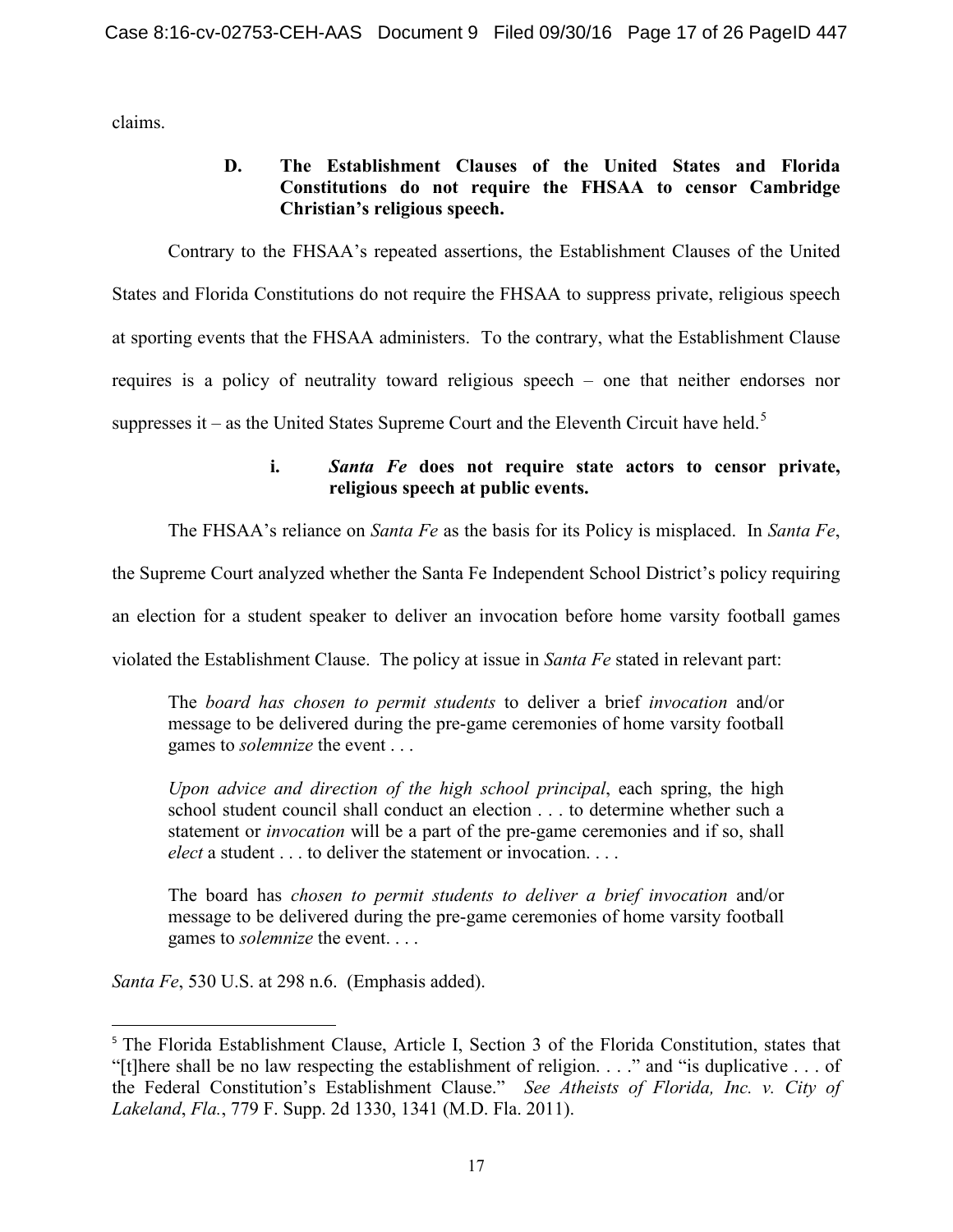In finding that the policy violated the Establishment Clause, the Court focused on the high degree of entanglement between the school district and the content of the pregame invocation, noting that although the policy called for the invocation to be delivered by a student, school officials were the ones determining the religious nature of the content:

Even though the particular words used by the speaker are not determined by those votes, the policy mandates that the "statement or invocation" be "consistent with the goals and purposes of this policy," which are "to solemnize the event, to promote good sportsmanship and student safety, and to establish the appropriate environment for the competition." In addition to involving the school in the selection of the speaker, the policy, by its terms, invites and encourages religious messages. The policy itself states that the purpose of the message is "to solemnize the event." A religious message is the most obvious method of solemnizing an event. Moreover, the requirements that the message "promote good sportsmanship" and "establish the appropriate environment for competition" further narrow the types of message deemed appropriate, suggesting that a solemn, yet nonreligious, message, such as commentary on United States foreign policy, would be prohibited. Indeed, the only type of message that is expressly endorsed in the text is an "invocation"—a term that primarily describes an appeal for divine assistance. In fact, as used in the past at Santa Fe High School, an "invocation" has always entailed a focused religious message. *Thus, the expressed purposes of the policy encourage the selection of a religious message, and that is precisely how the students understand the policy.*

*Id*. at 306–07. (Emphasis added).

But the Court further cautioned that its holding does not extend to every circumstance where a private speaker delivers a prayer "on government property at government-sponsored school-related events. Of course, not every message delivered under such circumstances is the government's own." *Id.* at 302. Put simply, "[t]he Establishment Clause does not require the elimination of private speech endorsing religion in public places." *Chandler II*, 230 F.3d at 1316.

A pair of cases originally decided by the Eleventh Circuit before *Santa Fe*, and then reconsidered by the Eleventh Circuit after *Santa Fe*, help illustrate the degree to which the result in *Santa Fe* was based on its particularized facts. *See Adler II*, 250 F.3d 1330; *Chandler II*, 230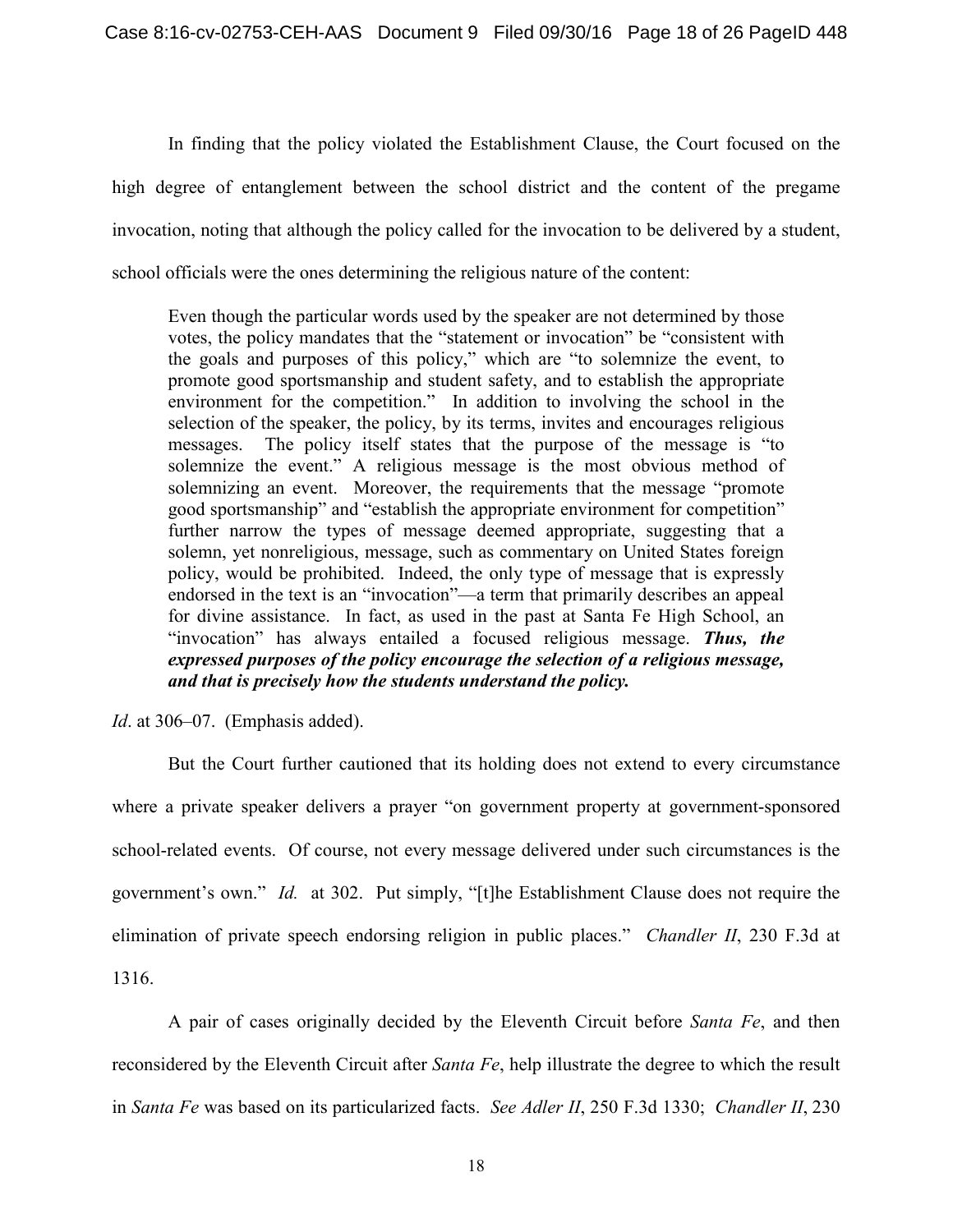F.3d 1313.

In *Adler*, the U.S. District Court for the Middle District of Florida considered the constitutionality of a Duval County School Board policy<sup>[6](#page-18-0)</sup> that permitted, but did not require, a student speaker to lead a prayer over the loudspeaker at graduation exercises. *Adler v. Duval Co. School Bd.,* 851 F. Supp. 446 (M.D. Fla. 1994). The court found that Duval's neutral policy permitting student speakers to offer a prayer at graduation did not violate the Establishment Clause. *Id.* at 456. The plaintiffs appealed, and a three-judge panel of the Eleventh Circuit initially reversed the district court's judgment. *Adler v. Duval Cty. Sch. Bd.*, 174 F.3d 1236, 1251 (11th Cir. 1999). When the entire Eleventh Circuit took up the case on rehearing *en banc*, however, the *en banc* court reversed the decision of the panel and affirmed the district court's judgment. *Adler I*, 206 F.3d at 1091 (*Adler I*). Within months after the Eleventh Circuit's *en banc* opinion in *Adler I*, the Supreme Court decided *Santa Fe*. A few months later, when *Adler*  reached the Supreme Court on a petition for certiorari, the Supreme Court remanded the case to the Eleventh Circuit for further consideration in light of its newly-minted decision in *Santa Fe*. *See Adler v. Duval Cty. Sch. Bd.*, 531 U.S. 801 (2000).

On remand, the entire Eleventh Circuit, again sitting *en banc* (and this time specifically

The purpose of these guidelines is to allow students to direct their own graduation message without monitoring or review by school officials.

*Id.* at 449.

l

<span id="page-18-0"></span><sup>6</sup> The Duval County's policy stated in relevant part:

<sup>1.</sup> The use of a brief opening and/or closing message, not to exceed two minutes, at high school graduation exercises shall rest within the discretion of the graduating senior class;

<sup>2.</sup> The opening and/or closing message shall be given by a student volunteer, in the graduating senior class, chosen by the graduating senior class as a whole;

<sup>3.</sup> If the graduating senior class chooses to use an opening and/or closing message, the content of that message shall be prepared by the student volunteer and shall not be monitored or otherwise reviewed by Duval County School Board, its officers or employees;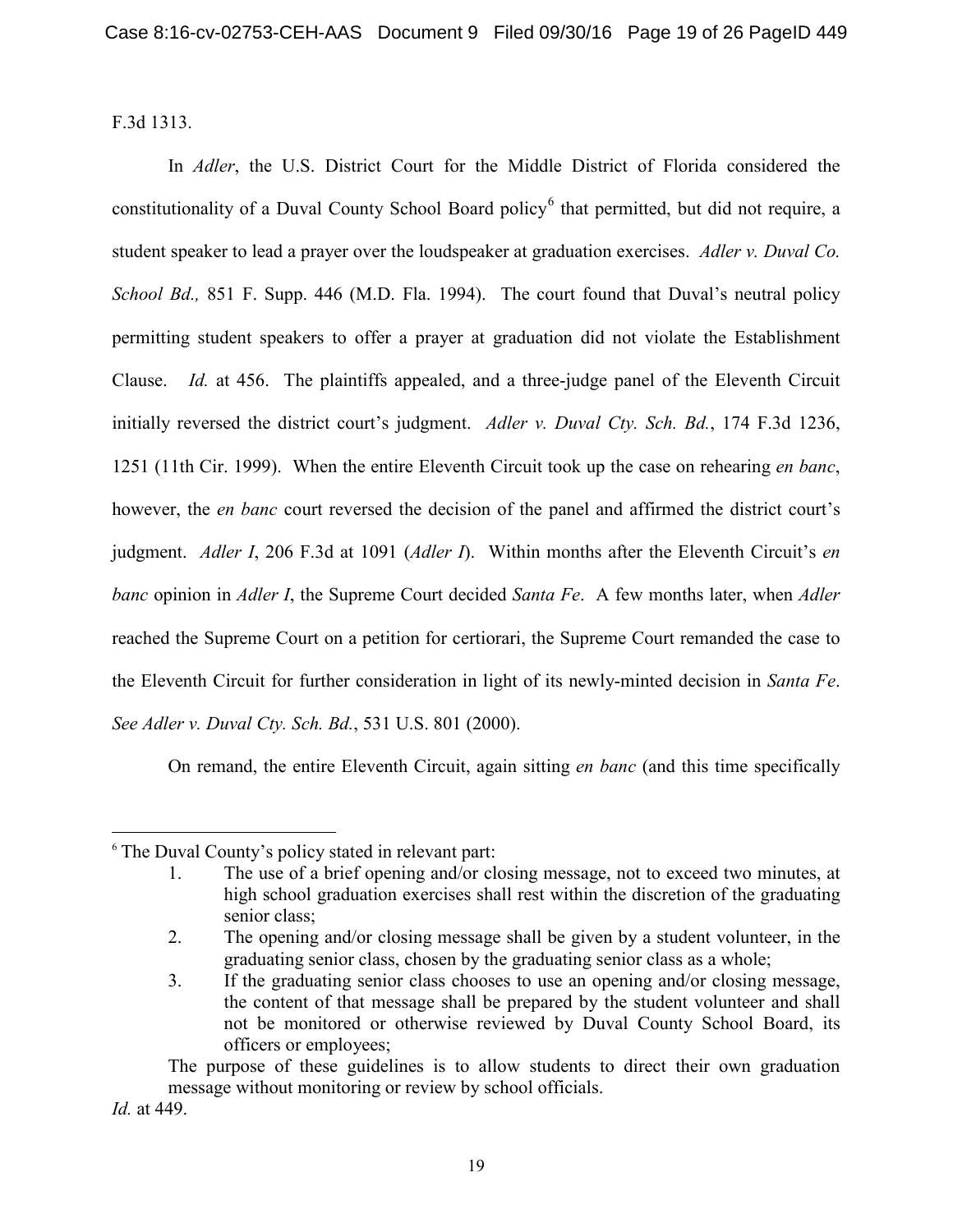considering and applying *Santa Fe* as directed by the Supreme Court), reaffirmed its prior holding that Duval County's policy granting high school students the discretion to deliver a message at high school graduation exercises, including permitting prayers and other religious messages, did not violate the Establishment Clause. *Adler II*, 250 F.3d at 1342. Writing for an *en banc* Court, Judge Marcus explained:

**The Court in** *Santa Fe* **did not attempt to sweep with a broad brush; rather, it found based on the facts then before it** that Santa Fe's policy allowing students to elect a speaker to give a "statement or invocation" of plainly religious bent, at every single home football game, subject to content review by school officials and potential state censorship of non– or anti-religious messages, violated the Establishment Clause. The facts of this case are fundamentally different, and in our view require exactly the same result today as they did at the time of our prior opinion.

Critical to the Supreme Court's conclusion was its finding that the speech delivered by students pursuant to the *Santa Fe* policy was state-sponsored rather than private. In reaching that conclusion, the Court relied in substantial part on two facts: (1) the speech was "subject to particular regulations that confine the content and topic of the student's message," *Santa Fe*, 120 S.Ct. at 2276; and (2) the policy, "by its terms, invites and encourages religious messages," *id*. at 2277 (emphasis added). **Those two dispositive facts are not present here, and that makes all the difference**.

*Id*. at 1336 (emphasis added).

Thus, *Adler* stands for the proposition that the Establishment Clause does not require a state actor to prohibit private speakers at a public-sponsored event from engaging in prayer or other religious speech but rather that a state actor in those circumstances remain neutral as to religious speech. Likewise, as discussed *supra* Section I.C, in *Chandler I* the Eleventh Circuit held that a lower court's injunction that purported to enjoin a school board and its members from "permitting vocal prayer or other devotional speech in its schools" violated the Free Exercise and Free Speech Clauses. 180 F.3d at 1257; 1265–66. *Chandler I* was also decided by the Eleventh Circuit before *Santa Fe* and then reached the Supreme Court on a petition for certiorari, on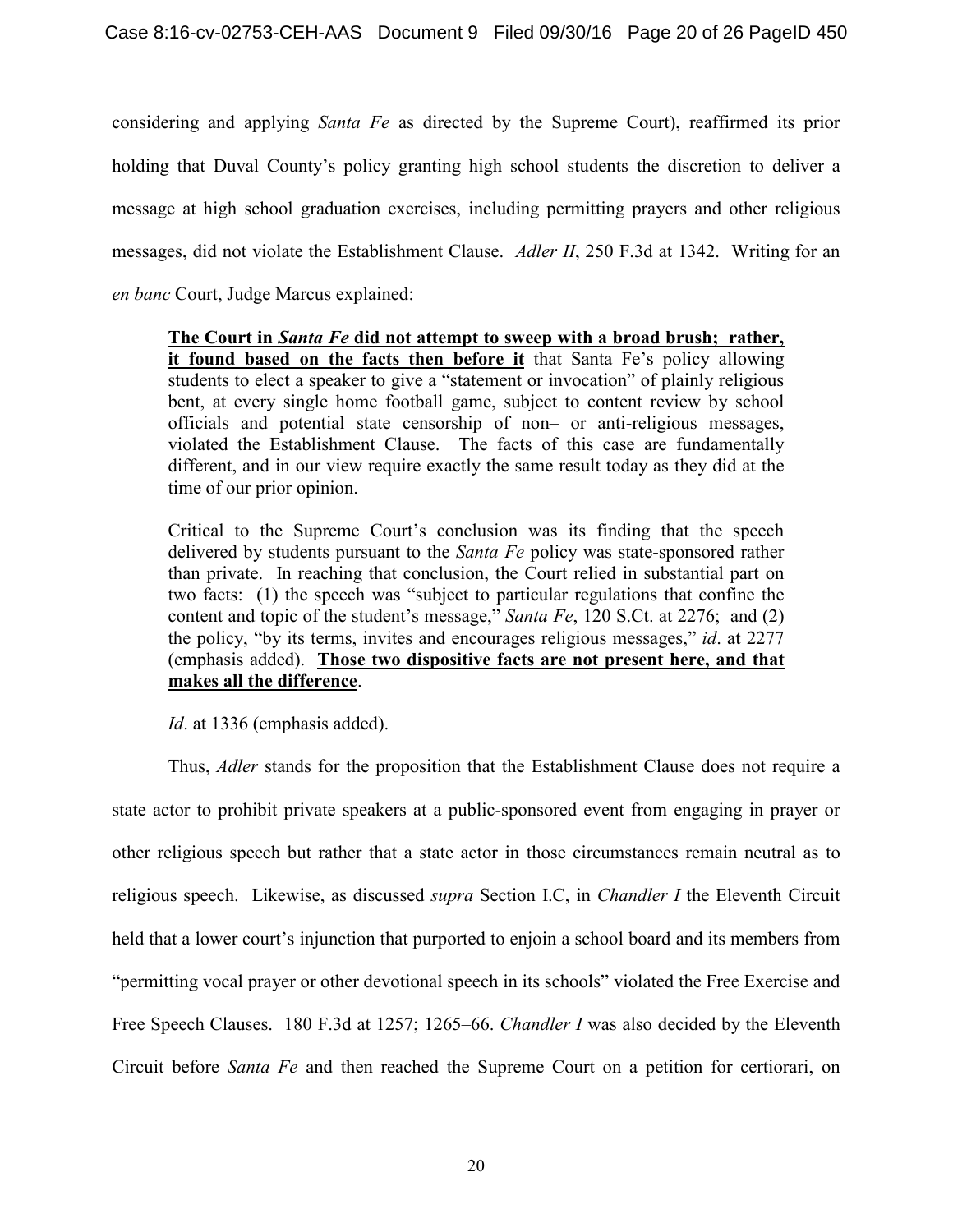which the Supreme Court remanded the case with instructions to reconsider in light of its decision in *Santa Fe*. *See Chandler v. Siegelman*, 530 U.S. 1256 (2000). On remand, the Eleventh Circuit – considering and applying *Santa Fe* – reaffirmed its original ruling:

We have completed our review of *Chandler I* and have concluded that it is not in conflict with the Supreme Court's decision in *Santa Fe*.

\*\*\*

*Santa Fe* condemns school *sponsorship* of student prayer. *Chandler* condemns school *censorship* of student prayer. In their view of the proper relationship between school and prayer, the cases are complementary rather than inconsistent.

*Chandler II*, 230 F.3d at 1314–15 (emphasis in original). In sum, *Chandler II* clarifies that *Santa Fe* merely condemns state sponsorship of religion but that any restriction on private speech based on its religious nature is unconstitutional censorship. *Id.* at 1316–17.

Overall, *Santa Fe*, *Adler II*, and *Chandler II* demonstrate that the Establishment Clause requires state actors to remain neutral toward religion and that, contrary to the FHSAA's beliefs, the Establishment Clause does not require that state actors approach religious speech with hostility.

## **II. There is a substantial likelihood that Cambridge Christian will prevail on its Florida Religious Freedom Restoration Act Claim.**

The "protection afforded to the free exercise of religiously motivated activity under [the Florida Religious Freedom Restoration Act ("FRFRA")] is broader than that afforded by the decisions of the United States Supreme Court" regarding the right to free exercise of religion. *Warner v. City of Boca Raton*, 887 So. 2d 1023, 1032 (Fla. 2004).

FRFRA provides that a state actor "shall not substantially burden a person's exercise of religion" unless the state actor demonstrates that the burden "is in furtherance of a compelling governmental interest and is the least restrictive means of furthering that compelling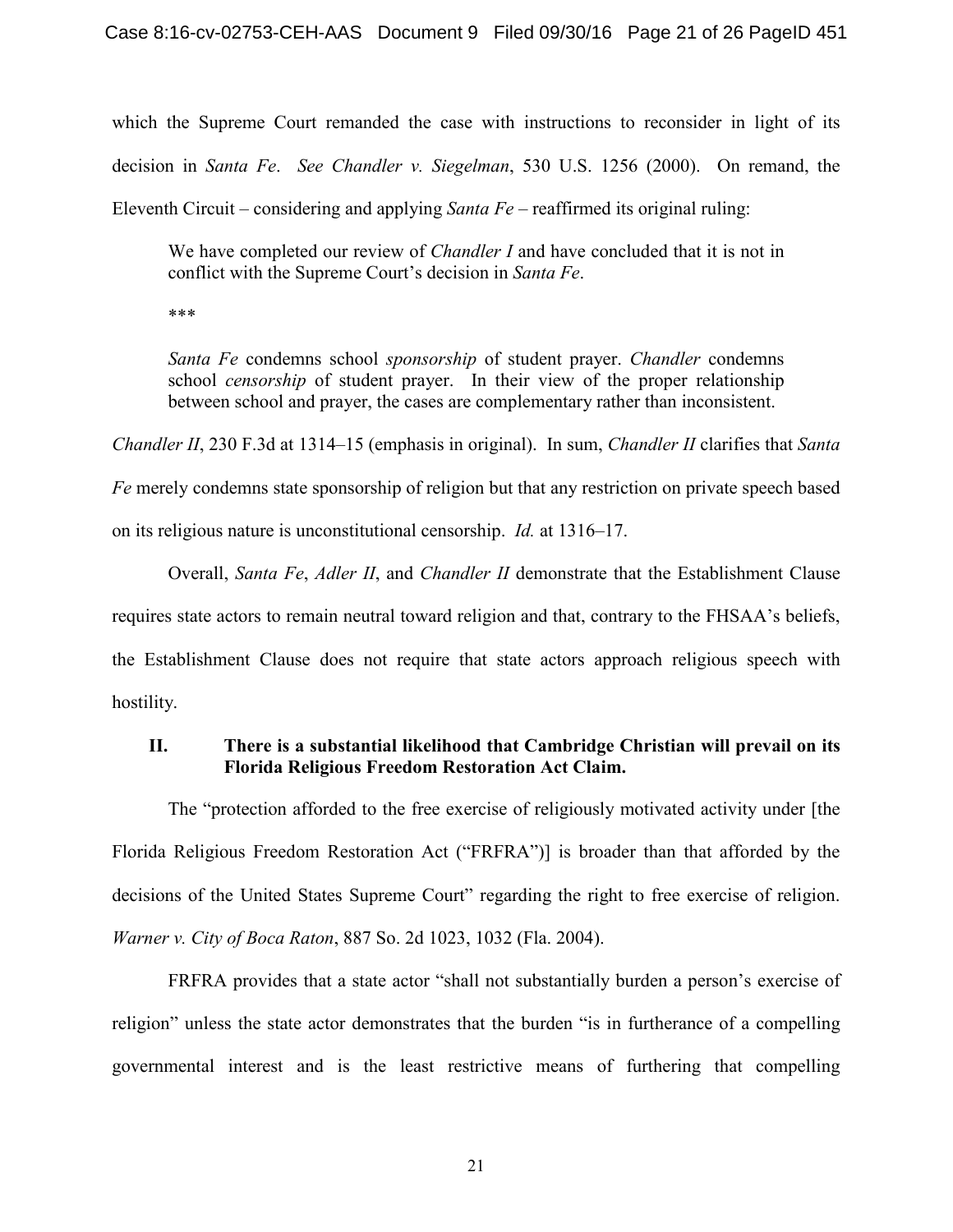governmental interest." Fla. Stat.  $\S$  761.03(1)(a)–(b). A substantial burden compels one to "engage in conduct that his religion forbids" or "forbids him to engage in conduct that his religion requires." *Warner*, 887 So. 2d at 1033. Once Cambridge Christian demonstrates that the FHSAA placed a substantial burden on its exercise of religion, the burden shifts to the FHSAA to demonstrate that there was a compelling governmental interest justifying that burden and that the burden is the least restrictive means of furthering that interest. *See id.* at 1034.

Here, the FHSAA has substantially burdened Cambridge Christian from exercising its religious beliefs and engaging in pre-game prayer over the loudspeaker at the 2015 2A Championship Game. As discussed previously, prayer is essential to Cambridge Christian's reason for being, and pre-game prayer is a vital component of Cambridge Christian's traditions. Moreover, as discussed *supra* Section I.C, the FHSAA does not have a compelling interest to justify the FHSAA's policy of forbidding pre-game prayer over the loudspeaker. Thus, Cambridge Christian is likely to succeed on its FRFRA claim.

## **III. There is a substantial threat that Cambridge Christian will suffer irreparable injury if the injunction is not granted.**

"The loss of First Amendment freedoms, for even minimal periods of time, *unquestionably constitutes irreparable injury*." *Elrod v. Burns*, 427 U.S. 347, 373 (1976) (internal citation omitted) (emphasis added); *see also Royalty Network, Inc. v. Harris*, 756 F.3d 1352, 1357 (11th Cir. 2014) (immediate appellate review of a denial that implicates First Amendment protections is warranted under *Elrod*); *Eternal Word TV Network, Inc. v. Sec'y, United States HHS*, 756 F.3d 1339, 1350 (11th Cir. 2014) (the violation of even statutory rules that are designed to protect "First Amendment freedoms, even if temporary, 'unquestionably constitutes irreparable injury.'") (quoting *Elrod*, 427 U.S. at 373) (Pryor, J., concurring); *KH Outdoor, LLC v. Trussville*, 458 F.3d 1261, 1272 (11th Cir. 2006) (noting that a violation of a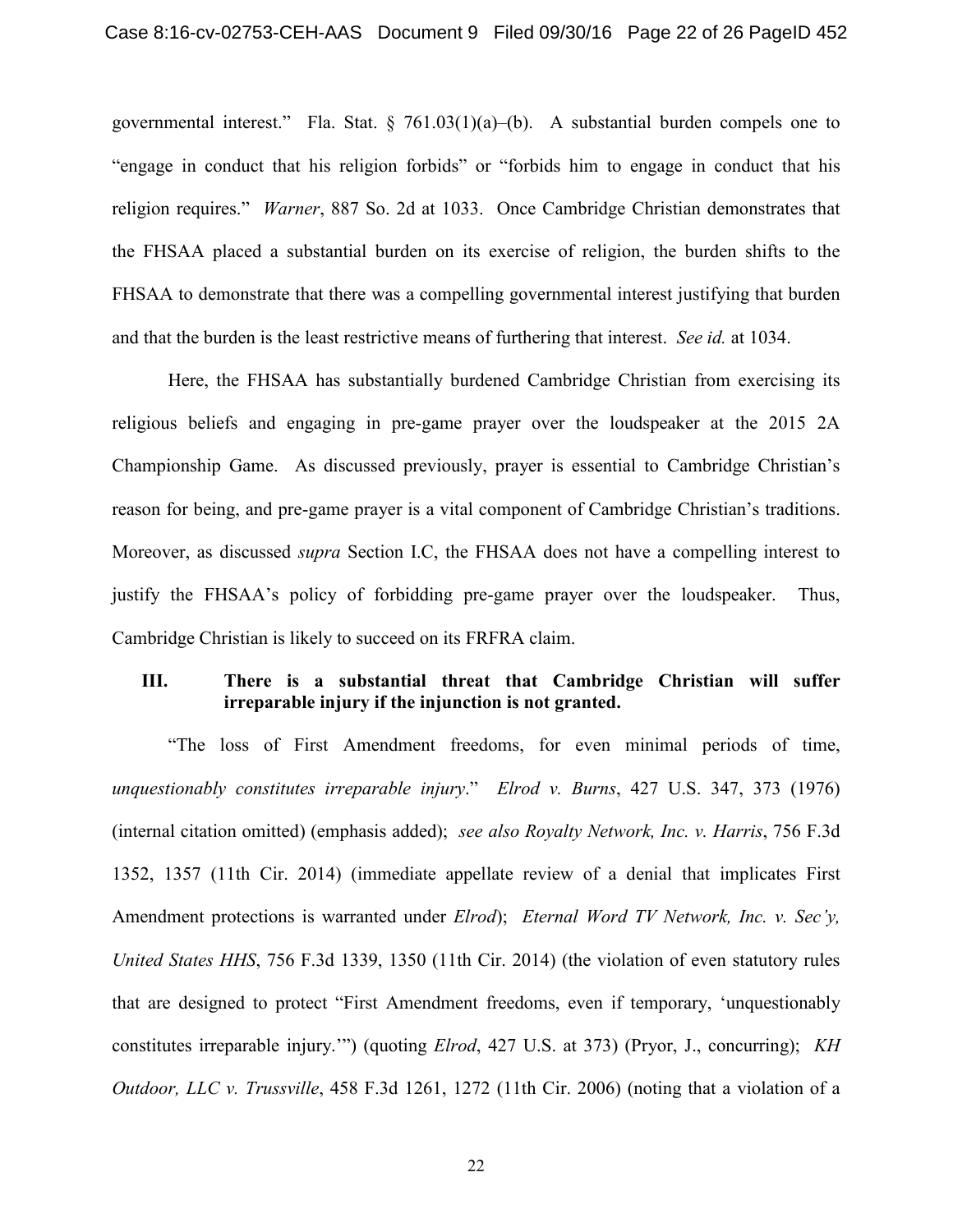plaintiff's free speech rights is automatically irreparable harm because "chilled free speech . . . because of [its] intangible nature, could not be compensated for by money damages; in other words, plaintiffs could not be made whole.") (quoting *Northeastern Fla. Chapter of the Ass'n of Gen. Contractors of America v. City of Jacksonville*, 896 F.2d 1283, 1285 (11th Cir. 1990)).

Here, Cambridge Christian has suffered irreparable injury for the loss of its Free Speech and Free Exercise freedoms during the 2015 2A Championship Game due to the FHSAA's Policy prohibiting religious speech but allowing secular speech. Moreover, with a full school year of FHSAA championship series games ahead, the Policy creates a substantial threat of irreparable harm to Cambridge Christian. This irreparable injury can only be prevented if this Court grants Cambridge Christian's request for injunctive relief. *See Gilio ex rel. J.G.*, 905 F. Supp. 2d at 1275 (holding that injunctive relief was warranted where plaintiff demonstrated irreparable injury due to the defendant's enforcement of policies that likely violated plaintiff's First Amendment rights); *Verbena United Methodist Church*, [7](#page-22-0)65 F. Supp. at 714–15 (same).<sup>7</sup>

## **IV. The threatened injury to Cambridge Christian outweighs the threatened harm the injunction may cause the FHSAA.**

The loss of First Amendment freedoms to Cambridge Christian greatly outweighs any possible harm to the FHSAA. With championship games for the 2016–2017 season beginning as early as November (*see* Ex. F), if the Court does not grant the injunctive relief requested herein,

<span id="page-22-0"></span> <sup>7</sup> Cambridge Christian's past injury and threat of future injury are also sufficient to satisfy the standing requirement under Article III of the United States Constitution. The Article III requirements for standing are that (i) the plaintiff has suffered an injury in fact of a judicially cognizable injury that is concrete and particularized, (ii) there is a causal connection between the injury and the conduct complained of and (iii) there is likely chance that the injury will be redressed by a favorable decision. *See Beckwith Elec. Co. v. Sebelius*, 960 F. Supp. 2d 1328, 1334–35 (M.D. Fla. 2013). Here, Cambridge Christian has been injured, and stands to be injured again, by FHSAA's violation of its constitutional rights of free speech and free exercise of religion; and, an injunction enjoining the FHSAA from enforcing the Policy would redress Cambridge Christian's injury.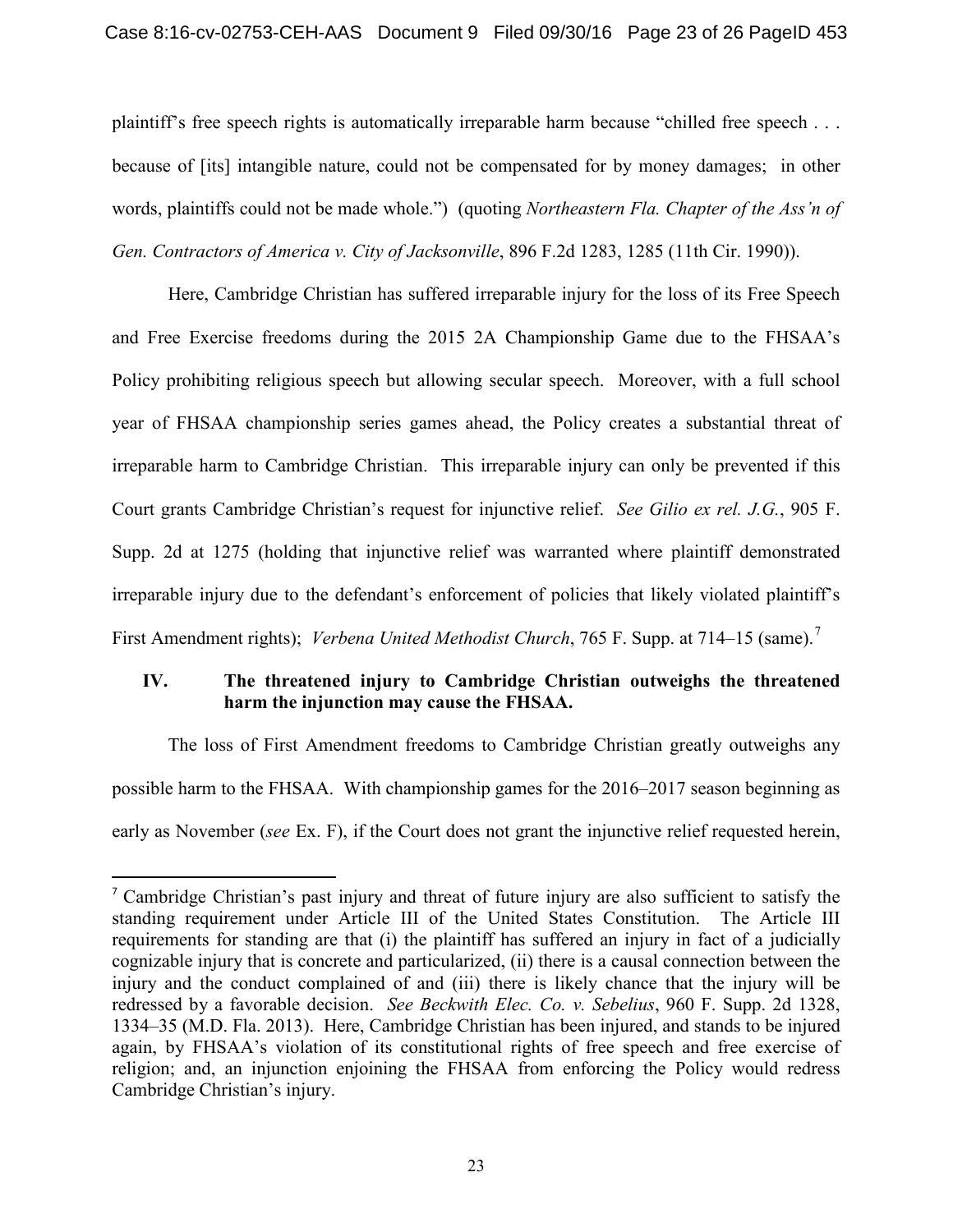Cambridge Christian's private religious speech will likely continue to be censored pursuant to the Policy. Such injury to Cambridge Christian outweighs whatever harm an injunction would cause the FHSAA. *See Verbena United Methodist Church*, 765 F. Supp. at 715 ("The court is similarly persuaded that, because the loss of first amendment freedoms for even minimal periods of time constitutes irreparable injury, the threatened injury to plaintiffs clearly outweighs whatever harm the injunction might cause the School Board.") Indeed, entry of an injunction by this Court would not harm the FHSAA at all; to the contrary, an injunction would provide muchneeded guidance to the FHSAA enabling it to exercise its duties in compliance with the Constitution. Because both the FHSAA and Cambridge Christian would benefit from the Court's decision on these constitutional issues, the Court should grant the injunctive relief requested.

#### **V. Granting the preliminary injunction will not disserve the public interest.**

"Injunctions protecting First Amendment freedoms are always in the public interest." *Opulent Life Church v. City of Holly Springs, Miss.*, 697 F.3d 279, 298 (5th Cir. 2012) (internal citations and quotations omitted). Cambridge Christian, the FHSAA, and other schools that may have an interest in using the loudspeaker at future FHSAA-sponsored games to deliver a private, religious message stand to gain from the Court's decision regarding the constitutionality of the Policy.

#### **CONCLUSION**

For the foregoing reasons, Cambridge Christian respectfully requests that this Court grant its preliminary injunction motion. Also, Cambridge Christian requests that the Court waive Rule 65(c) of the Federal Rules of Civil Procedure's bond requirement because Cambridge Christian's constitutional freedoms are at stake. *See Johnston v. Tampa Sports Auth.*, No. 8:05CV2191T-

24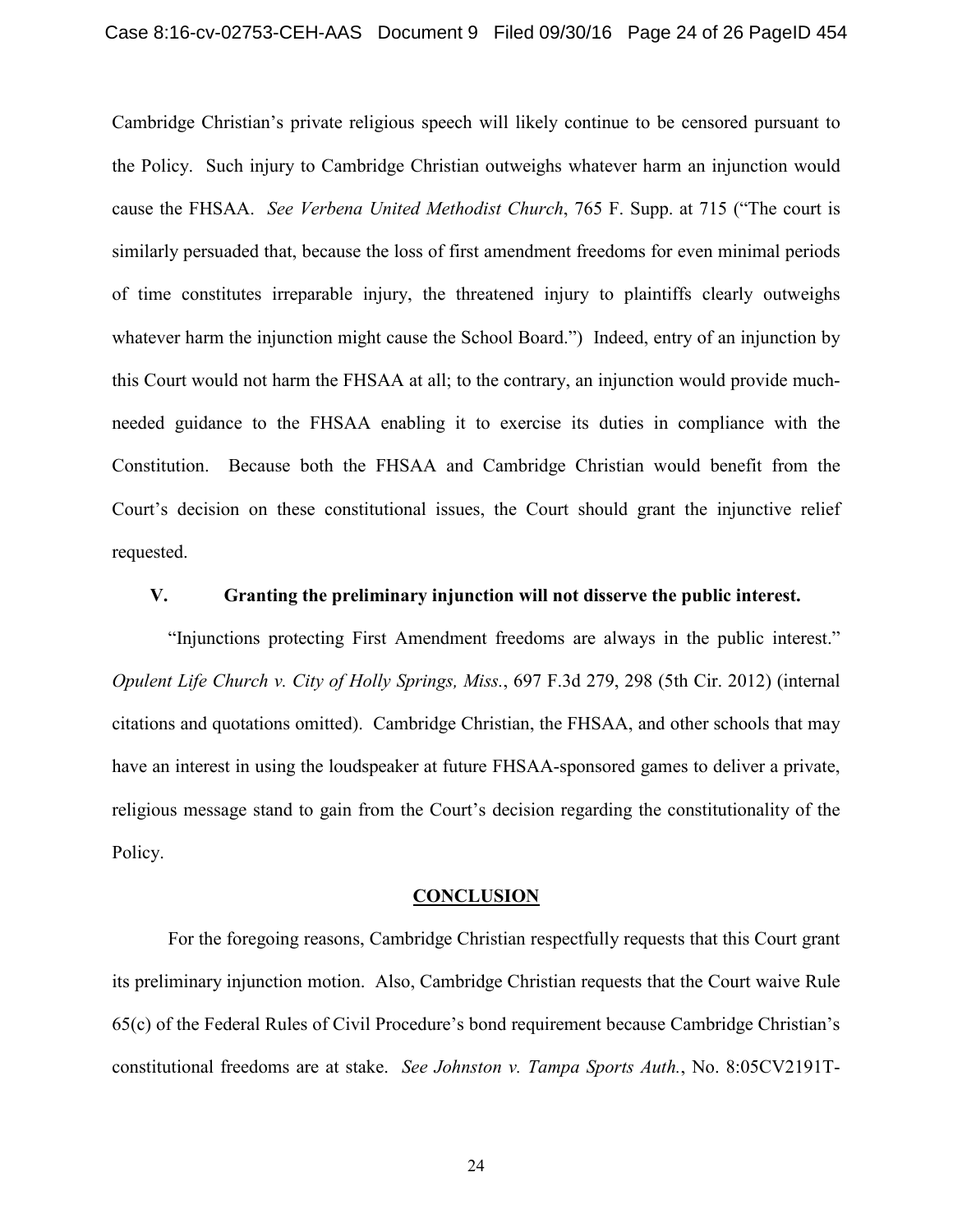27MAP, 2006 WL 2970431, at \*1 (M.D. Fla. Oct. 16, 2006) (granting plaintiffs' motion to vacate bond because "imposing a financial burden on a plaintiff as a condition to protecting fundamental constitutional rights would create an unfair hardship on that plaintiff.")

Date: September 30, 2016 Respectfully submitted,

GREENBERG TRAURIG, P.A. *Attorneys for Plaintiff Cambridge Christian School*. 333 Avenue of the Americas, Suite 4400 Miami, Florida 33131 Telephone: (305) 579-0500 Facsimile: (305) 579-0717

/s/ Eliot Pedrosa ELIOT PEDROSA, ESQ. Florida Bar No. 0182443 [pedrosae@gtlaw.com](mailto:pedrosae@gtlaw.com) ADAM FOSLID, ESQ. Florida Bar No. 0682284 [foslida@gtlaw.com](mailto:foslida@gtlaw.com) STEPHANIE PERAL, ESQ. Florida Bar No. 119324 [perals@gtlaw.com](mailto:perals@gtlaw.com)

and

FIRST LIBERTY INSTITUTE *Attorneys for Plaintiff Cambridge Christian School.* 2001 W. Plano Parkway, Suite 1600 Plano, Texas 75075 T: (972) 941–4444 F: (972) 941–4457

HIRAM S. SASSER\* Texas Bar No. 24039157 [hsasser@firstliberty.org](mailto:hsasser@firstliberty.org) JEREMIAH G. DYS\* Texas Bar No. 24096415 [jdys@firstliberty.org](mailto:jdys@firstliberty.org) JUSTIN E. BUTTERFIELD\* Texas Bar No. 24062642 [jbutterfield@firstliberty.org](mailto:jbutterfield@firstliberty.org)

\*Application for *pro hac vice* forthcoming.